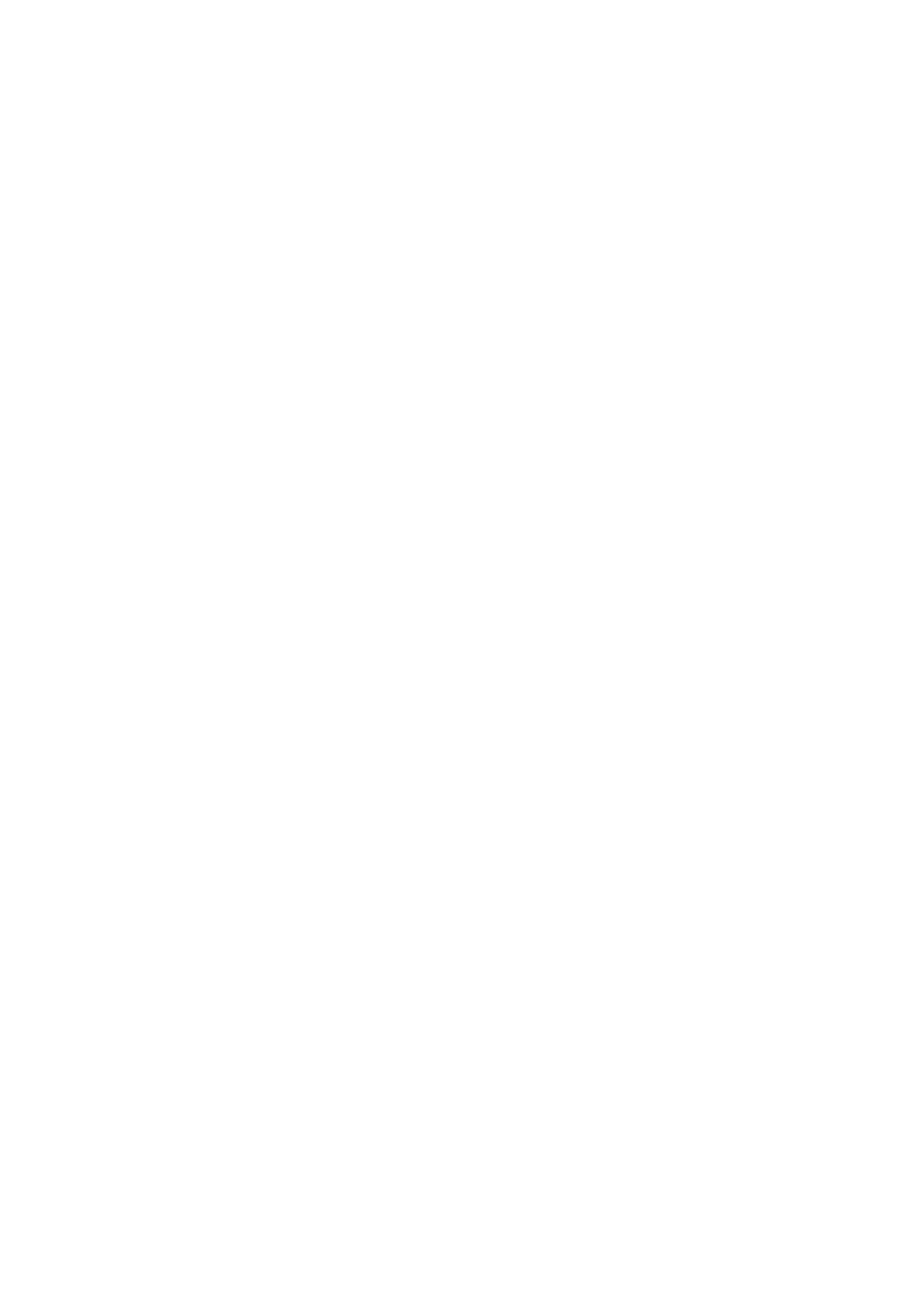## **Executive summary**

The CD Boyd Quarry is located off Surrey Road at Inglewood, in the Waitara catchment. This report for the period July 2011-June 2013 describes the monitoring programme implemented by the Taranaki Regional Council to assess the Company's environmental performance during the period under review, and the results and environmental effects of the Company's activities.

The Company holds one resource consent to discharge treated stormwater and treated washwater into an unnamed tributary of the Mangamawhete Stream. It includes a total of 18 conditions setting out the requirements that the Company must comply with.

The Council's monitoring programme for the period under review included seven inspections. No water samples were collected for physicochemical analysis. No biomonitoring surveys of receiving waters were conducted as there was only limited discharge to the receiving waters and no adverse impacts were noted during inspections.

During the monitoring period it was found that the site was generally tidy. Discharges from the ponds were having no adverse effects on the receiving waters.

During the 2011-2013 monitoring period there were no unauthorised incidents associated with the consent holder.

CD Boyd achieved a high level of environmental performance and compliance with the resource consent in the 2011-2013 monitoring period.

This report includes recommendations for the 2013-2015 monitoring and reporting period.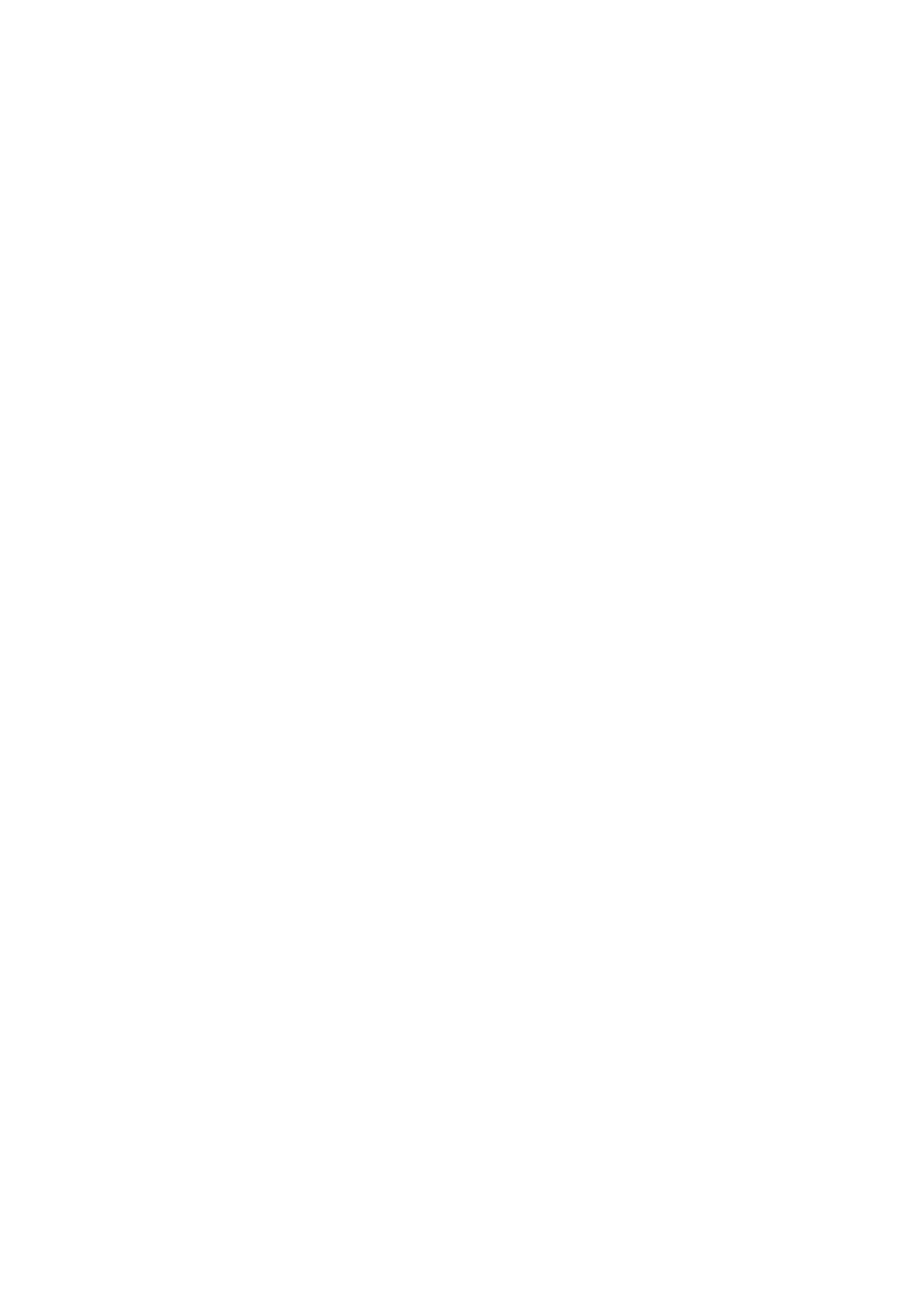## **Table of contents**

|    |                                 |                                                              |                                              | Page                             |
|----|---------------------------------|--------------------------------------------------------------|----------------------------------------------|----------------------------------|
| 1. | Introduction                    |                                                              | $\mathbf{1}$                                 |                                  |
|    | 1.1<br>Structure of this report |                                                              | $\mathbf 1$                                  |                                  |
|    | 1.2                             | Compliance monitoring and the Resource Management Act (1991) |                                              | $\mathbf{1}$                     |
|    |                                 | 1.2.1                                                        | Evaluation of environmental performance      | $\overline{c}$                   |
|    | 1.3                             |                                                              | Process description                          | $\mathfrak{Z}$                   |
|    |                                 | 1.3.1                                                        | Background                                   | $\overline{3}$                   |
|    |                                 | 1.3.2                                                        | CD Boyd Quarry, Surrey Road, Inglewood       | $\overline{4}$                   |
|    | 1.4                             |                                                              | Resource consent                             | 5                                |
|    |                                 | 1.4.1                                                        | Water abstraction permit                     | 5                                |
|    |                                 | 1.4.2                                                        | Water discharge permit                       | $\boldsymbol{6}$                 |
|    |                                 | 1.4.3                                                        | Air discharge permit                         | $\overline{7}$                   |
|    | 1.5                             | 1.5.1                                                        | Monitoring programme<br>Introduction         | $\overline{7}$<br>$\overline{7}$ |
|    |                                 | 1.5.2                                                        | Programme liaison and management             | 7                                |
|    |                                 | 1.5.3                                                        | Site inspections                             | $\overline{7}$                   |
|    |                                 | 1.5.4                                                        | Chemical sampling                            | $\, 8$                           |
|    |                                 | 1.5.5                                                        | Biomonitoring surveys                        | 8                                |
| 2. | Results                         |                                                              | 9                                            |                                  |
|    | 2.1                             | Water                                                        |                                              | 9                                |
|    |                                 | 2.1.1                                                        | Inspections                                  | 9                                |
|    |                                 | 2.1.2                                                        | Sampling                                     | 10                               |
|    | 2.2                             | Air                                                          |                                              | 10                               |
|    |                                 | 2.2.1                                                        | Inspections                                  | 10                               |
|    |                                 | 2.2.2                                                        | Results of discharge monitoring              | 10                               |
|    | 2.3                             |                                                              | Investigations, interventions, and incidents | 10                               |
| 3. | Discussion                      |                                                              |                                              | 11                               |
|    | 3.1                             |                                                              | Discussion of plant performance              | 11                               |
|    | 3.2                             | Evaluation of performance                                    |                                              | 11                               |
|    | 3.3                             | Recommendations from the 2009-2011 Biennial Report           |                                              | 12                               |
|    | 3.4                             | Exercise of optional review of consent                       |                                              | 12                               |
|    | 3.5                             | Alterations to monitoring programme for 2013-2015            |                                              | 12                               |
| 4. |                                 | Recommendation                                               |                                              | 14                               |
|    |                                 |                                                              | Glossary of common terms and abbreviations   | 15                               |
|    | Appendix I                      |                                                              | Resource consent held by CD Boyd Quarry      |                                  |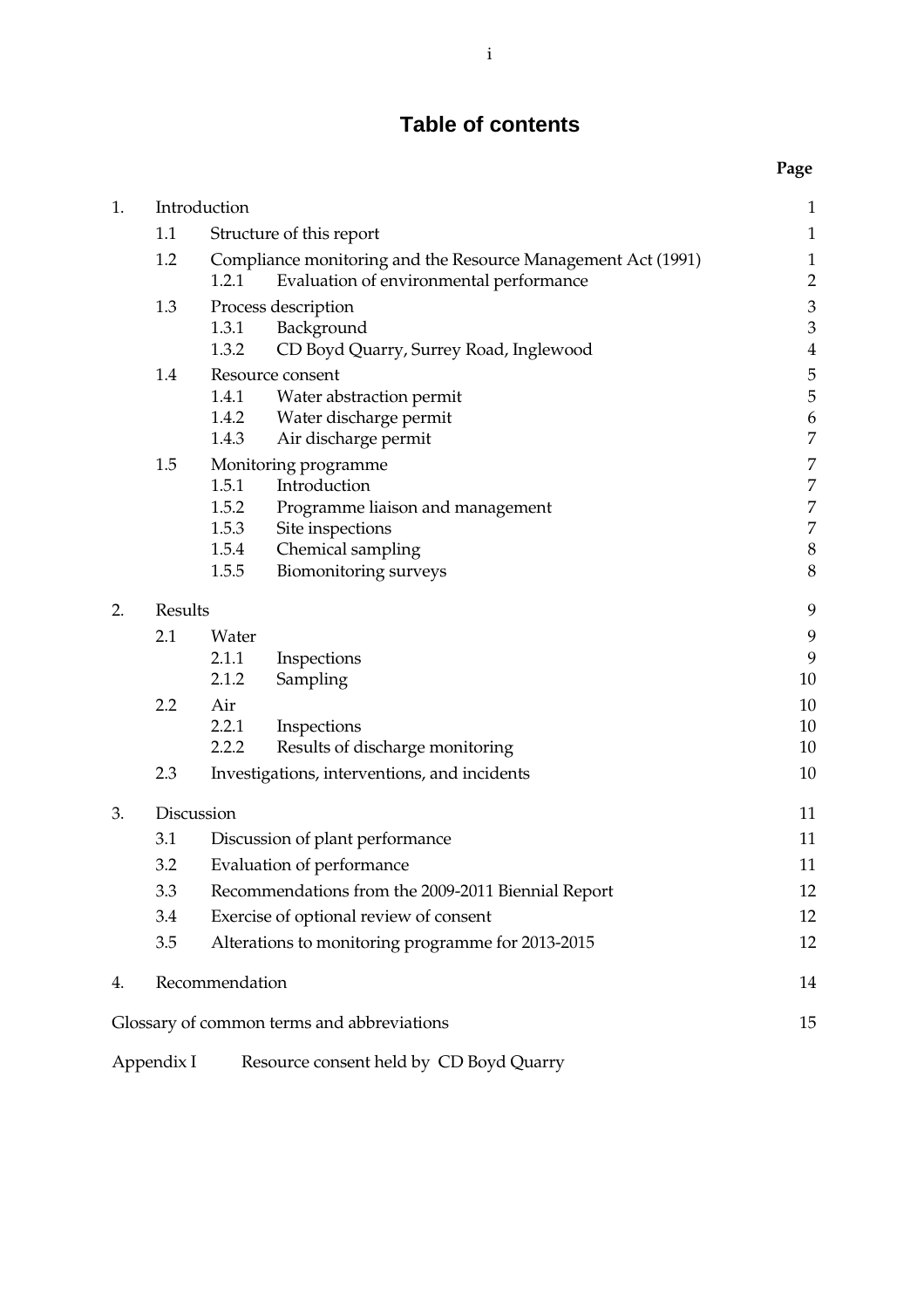# **List of tables**

| Table 1 | Summary of performance for Consent 6569-1 stormwater and |  |  |
|---------|----------------------------------------------------------|--|--|
|         | washwater discharge into land and into water             |  |  |

# **List of figures**

| Figure 1 Approximate location of CD Boyd Quarry site |  |
|------------------------------------------------------|--|
| Figure 2 CD Boyd Surrey Road, Quarry site            |  |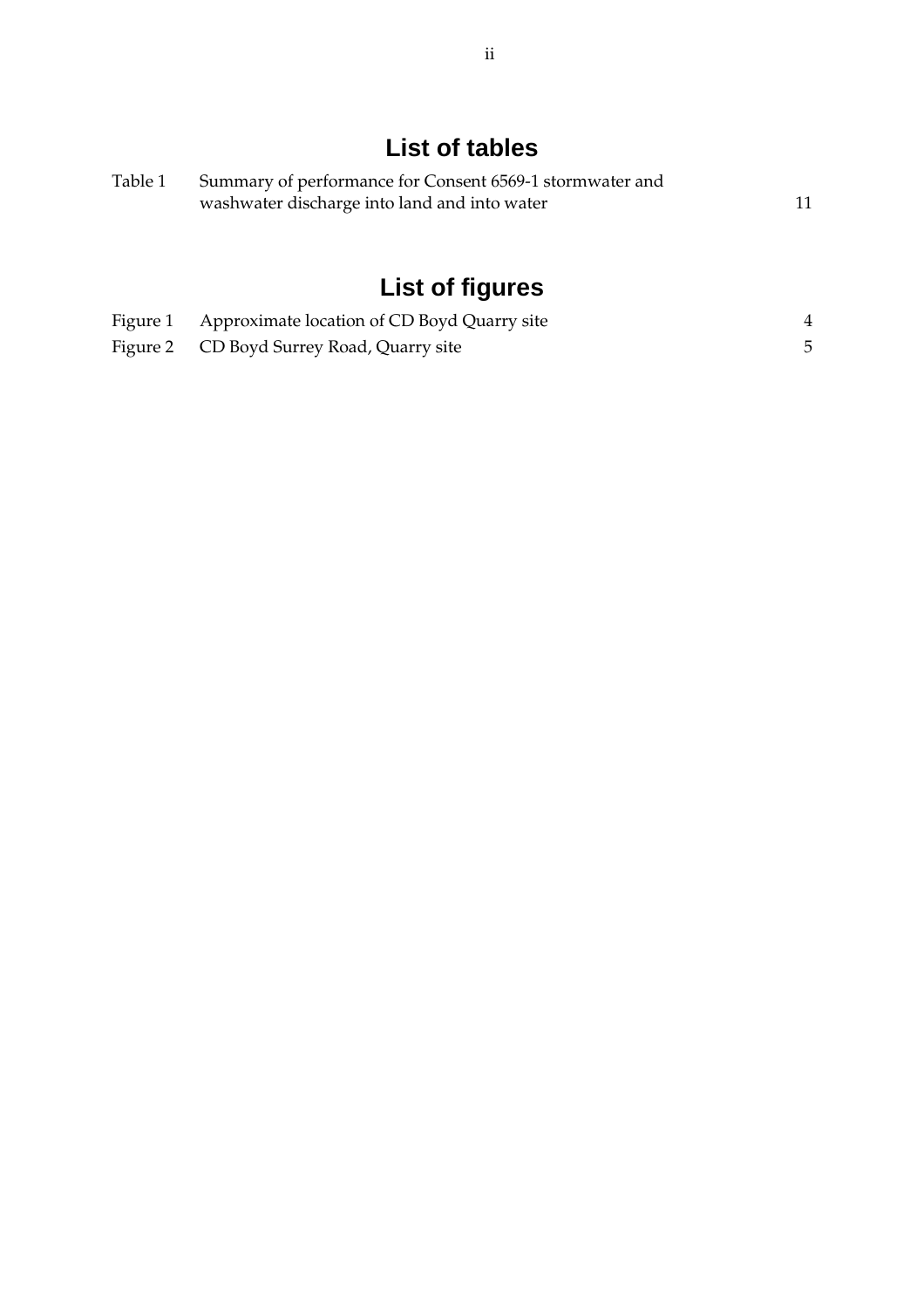## **1. Introduction**

This biennial report for the period July 2011-June 2013 by the Taranaki Regional Council report on the monitoring programme associated with the resource consent held by CD Boyd.

This report covers the results and findings of the monitoring programme implemented by the Council in respect of the consent held by CD Boyd that authorises to discharges of water in the Waitara catchment. This is the forth biennial report to be prepared by the Taranaki Regional Council to cover the Company's treated stormwater and treated washwater discharges and their effects.

## **1.1 Structure of this report**

Section 1 of this report is a background section. It sets out general information about compliance monitoring under the Resource Management Act and the Council's obligations and general approach to monitoring sites through annual programmes, the resource consent held by CD Boyd in the Waitara catchment, the nature of the monitoring programme in place for the period under review, and a description of the activities and operations conducted at the CD Boyd quarry site.

Section 2 presents the results of monitoring during the period under review, including scientific and technical data.

Section 3 discusses the results, their interpretation, and their significance for the environment.

Section 4 presents recommendations to be implemented in the 2013-2015 monitoring period.

A glossary of common abbreviations and scientific terms, and a bibliography, are presented at the end of the report.

## **1.2 Compliance monitoring and the Resource Management Act (1991)**

The Resource Management Act primarily addresses environmental `effects' which are defined as positive or adverse, temporary or permanent, past, present or future, or cumulative. Effects may arise in relation to:

- (a) the neighbourhood or the wider community around a discharger, and may include cultural and socio-economic effects;
- (b) physical effects on the locality, including landscape, amenity and visual effects;
- (c) ecosystems, including effects on plants, animals, or habitats, whether aquatic or terrestrial;
- (d) natural and physical resources having special significance (e.g. recreational, cultural, or aesthetic);
- (e) risks to the neighbourhood or environment.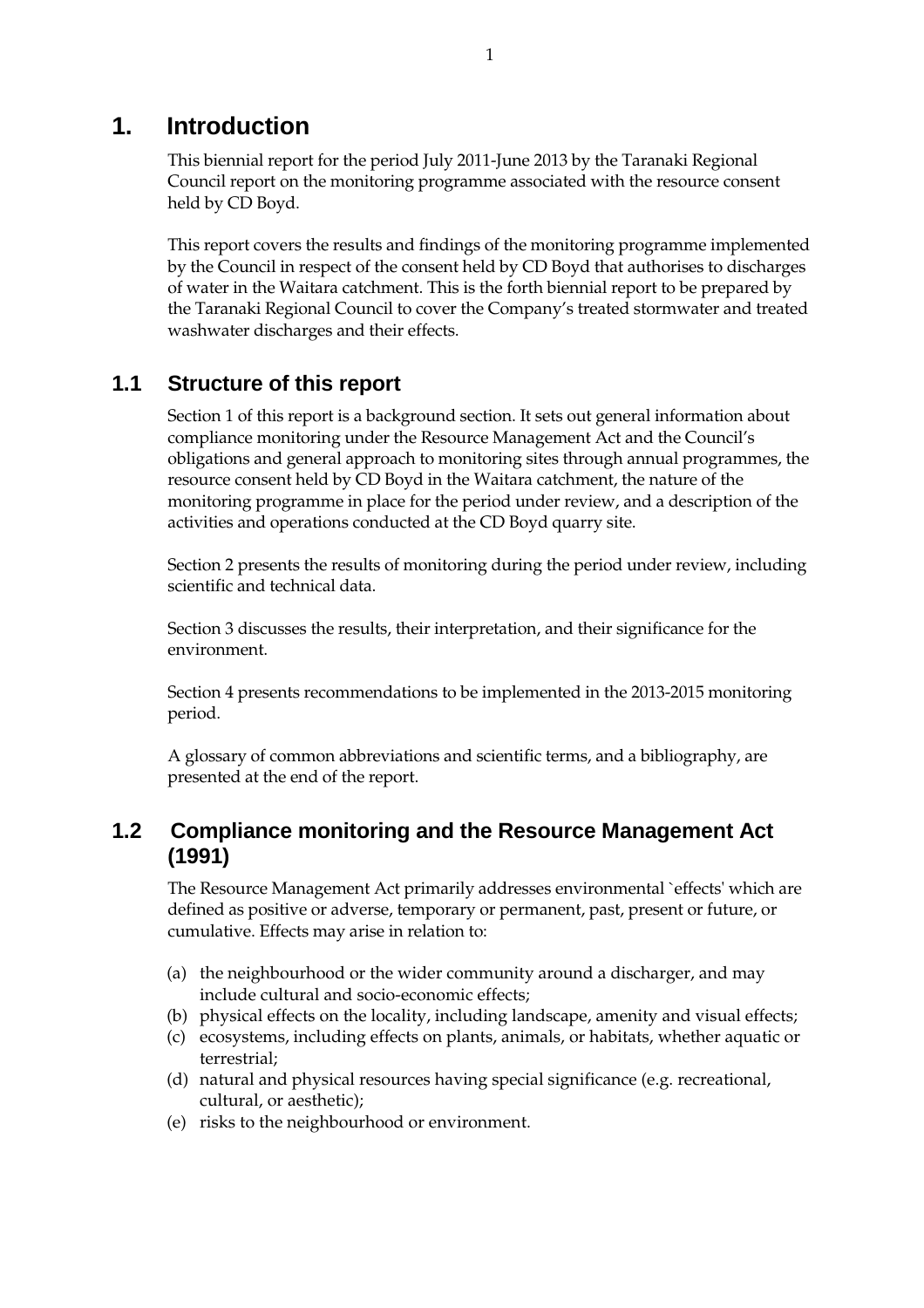In drafting and reviewing conditions on discharge permits, and in implementing monitoring programmes, the Taranaki Regional Council is recognising the comprehensive meaning of `effects' inasmuch as is appropriate for each discharge source. Monitoring programmes are not only based on existing permit conditions, but also on the obligations of the Resource Management Act to assess the effects of the exercise of consents. In accordance with section 35 of the Resource Management Act 1991, the Council undertakes compliance monitoring for consents and rules in regional plans; and maintains an overview of performance of resource users against regional plans and consents. Compliance monitoring, including impact monitoring, also enables the Council to continuously assess its own performance in resource management as well as that of resource users particularly consent holders. It further enables the Council to continually re-evaluate its approach and that of consent holders to resource management, and, ultimately, through the refinement of methods, to move closer to achieving sustainable development of the region's resources.

#### **1.2.1 Evaluation of environmental performance**

Besides discussing the various details of the performance and extent of compliance by the consent holder(s) during the period under review, this report also assigns an overall rating. The categories used by the Council, and their interpretation, are as follows:

- a **high** level of environmental performance and compliance indicates that essentially there were no adverse environmental effects to be concerned about, and no, or inconsequential (such as data supplied after a deadline) noncompliance with conditions.
- a **good** level of environmental performance and compliance indicates that adverse environmental effects of activities during the monitoring period were negligible or minor at most, or, the Council did not record any verified unauthorised incidents involving significant environmental impacts and was not obliged to issue any abatement notices or infringement notices, or, there were perhaps some items noted on inspection notices for attention but these items were not urgent nor critical, and follow-up inspections showed they have been dealt with, and any inconsequential non compliances with conditions were resolved positively, cooperatively, and quickly.
- **improvement required (environmental)** or **improvement required (administrative compliance)** (as appropriate) indicates that the Council may have been obliged to record a verified unauthorised incident involving measurable environmental impacts, and/or, there were measurable environmental effects arising from activities and intervention by Council staff was required and there were matters that required urgent intervention, took some time to resolve, or remained unresolved at the end of the period under review, and/or, there were on-going issues around meeting resource consent conditions even in the absence of environmental effects. Abatement notices may have been issued.
- **poor performance (environmental)** or **poor performance (administrative compliance)** indicates generally that the Council was obliged to record a verified unauthorised incident involving significant environmental impacts, or there were material failings to comply with resource consent conditions that required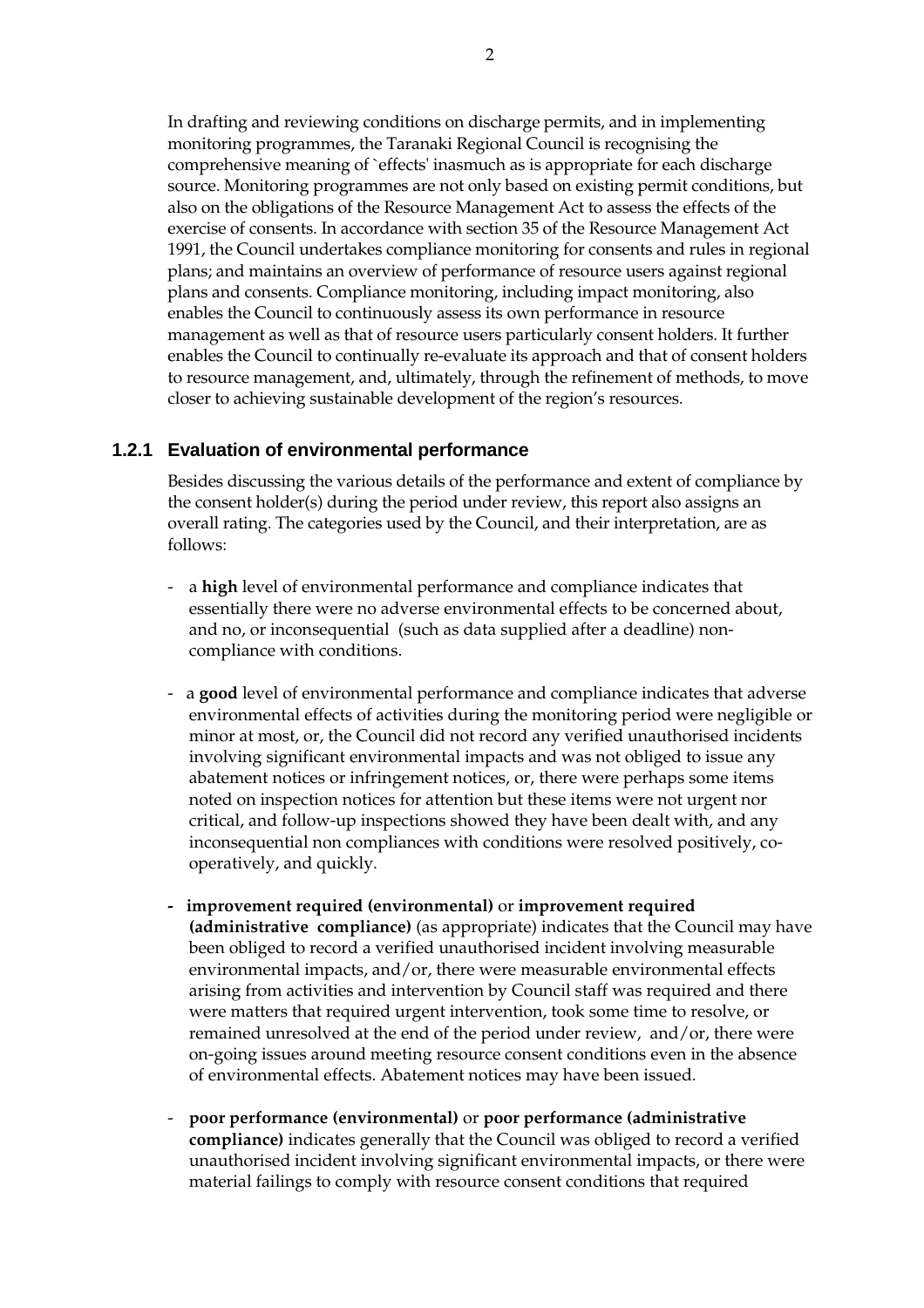significant intervention by the Council even in the absence of environmental effects. Typically there were grounds for either a prosecution or an infringement notice.

For reference, in the 2012-2013 year, 35% of consent holders in Taranaki monitored through tailored compliance monitoring programmes achieved a high level of environmental performance and compliance with their consents, while another 59% demonstrated a good level of environmental performance and compliance with their consents.

## **1.3 Process description**

#### **1.3.1 Background**

 In the past, a large percentage of aggregate production came from river-based sites within Taranaki. The Waiwhakaiho River supplied much of New Plymouth's requirements as far back as the 1950s with the Waitara River, Waiongana River, Kapuni Stream and Waingongoro River also providing a valuable source of aggregate. The aggregate source within these rivers was often over-exploited. The protective armouring of the boulders and gravel was removed in places, exposing the underlying erodible ash beds and creating deep narrow channels, which moved progressively upstream with no noticeable recovery. This brought about the need for the Shingle Extraction Bylaw introduced in 1974. Aggregate extraction from rivers was then controlled through the issue of permits accompanied by a set of conditions, with the removal of river-based aggregate being restricted to that for river control purposes only.

 Historically, land-based sites required steady markets to compete with the easily won river-based extraction operations. However, in the early 1980s, due to the restriction placed on river-based aggregate extraction (and the completion of various major river control programmes and 'Think Big' projects) land-based sites became more widespread (Taranaki Regional Council, 1992).

 Twenty-seven operating quarries presently supply aggregate in Taranaki. These quarries are generally located in a reasonable proximity to urban areas, from which the greatest demand for aggregate stems.

 Quarrying and extraction of gravel in NZ is regulated by two statutory processes. Allocation and protection of priority rights to extract gravel is obtained under the Crown Minerals Act from NZ Petroleum and Minerals, a division of the Ministry of Economic Development.

Regulatory responsibility for control of environmental effects of quarrying and extraction is under the RMA 1991 as applied by respective regional councils. In some cases these controls may act as a constraint or limitation on allocation decisions.

 Sections 15 and 30 of the Resource Management Act 1991 give regional councils responsibility for the discharge of contaminants into the environment. Discharges of water into water, contaminants onto or into land that may result in water contamination, and contaminants from industrial premises into air or onto/into land, may not take place unless expressly allowed by a rule in a regional plan, a resource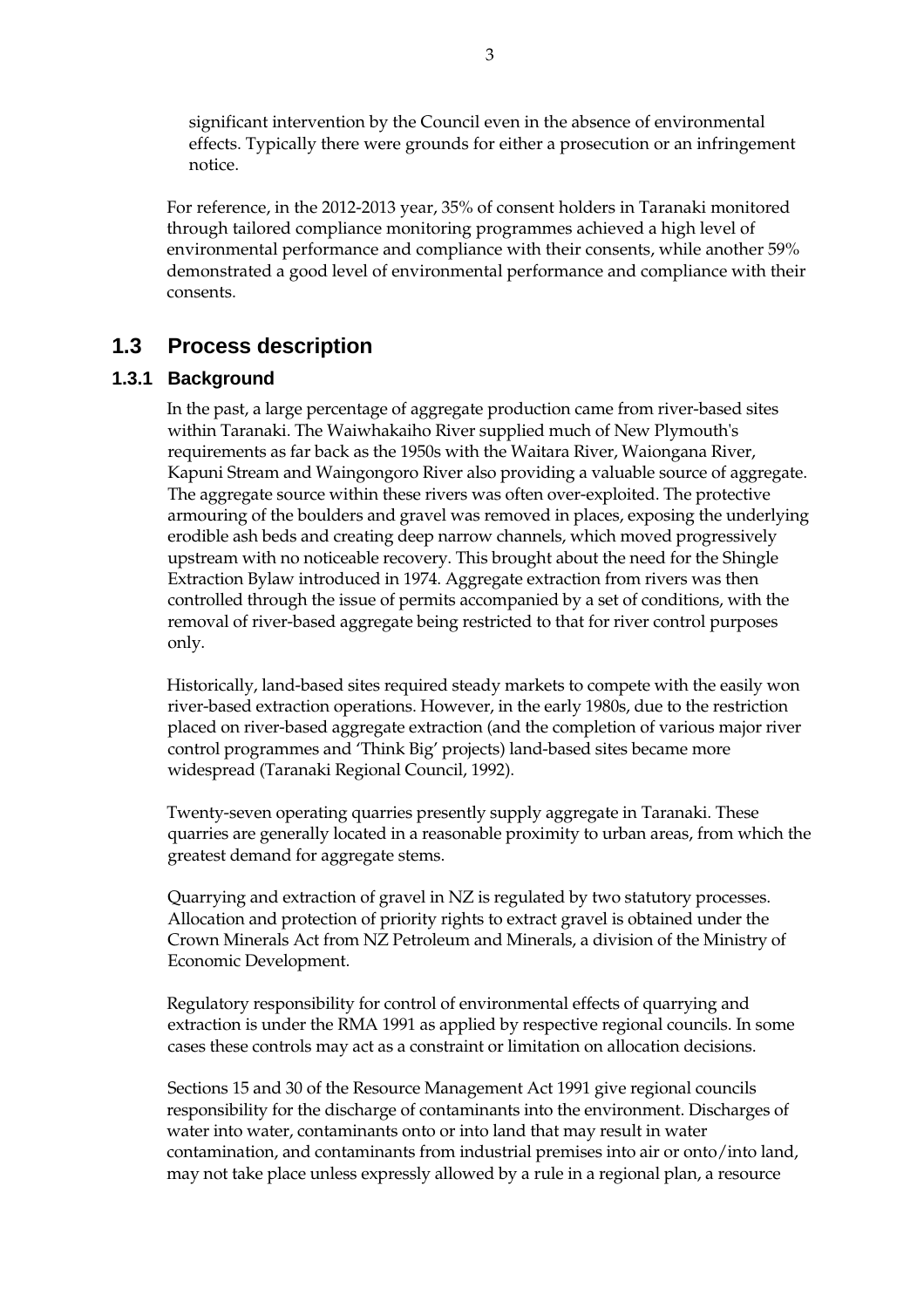consent, or regulations. Aggregate extraction usually involves washing aggregates, and therefore requires the discharge of wastes. Other discharges, such as emissions to air from crushing and processing plants, disposal of spoil and solid wastes, and discharges of stormwater are also the responsibility of regional councils.

## **1.3.2 CD Boyd Quarry, Surrey Road, Inglewood**

CD Boyd operates a quarry located on the true left bank of the Mangamawhete River off Surrey Road, Inglewood. The quarry produces up to 25,000 m3/year and no washing is performed at this site as yet, however, a washing plant may be installed in the future. Machinery includes a screen, loader, excavator, truck, and a 5000 litre trailer mounted diesel fuel tank.



**Figure 1** Approximate location of CD Boyd Quarry site

The site has been divided into three areas of approximately 1 ha each, these will be progressively excavated and reinstated. The site is contoured and bunded so that stormwater is directed to a settling pond system at the bottom of the site or to a drain at the top of the site. Wastewater is also directed into the settling ponds.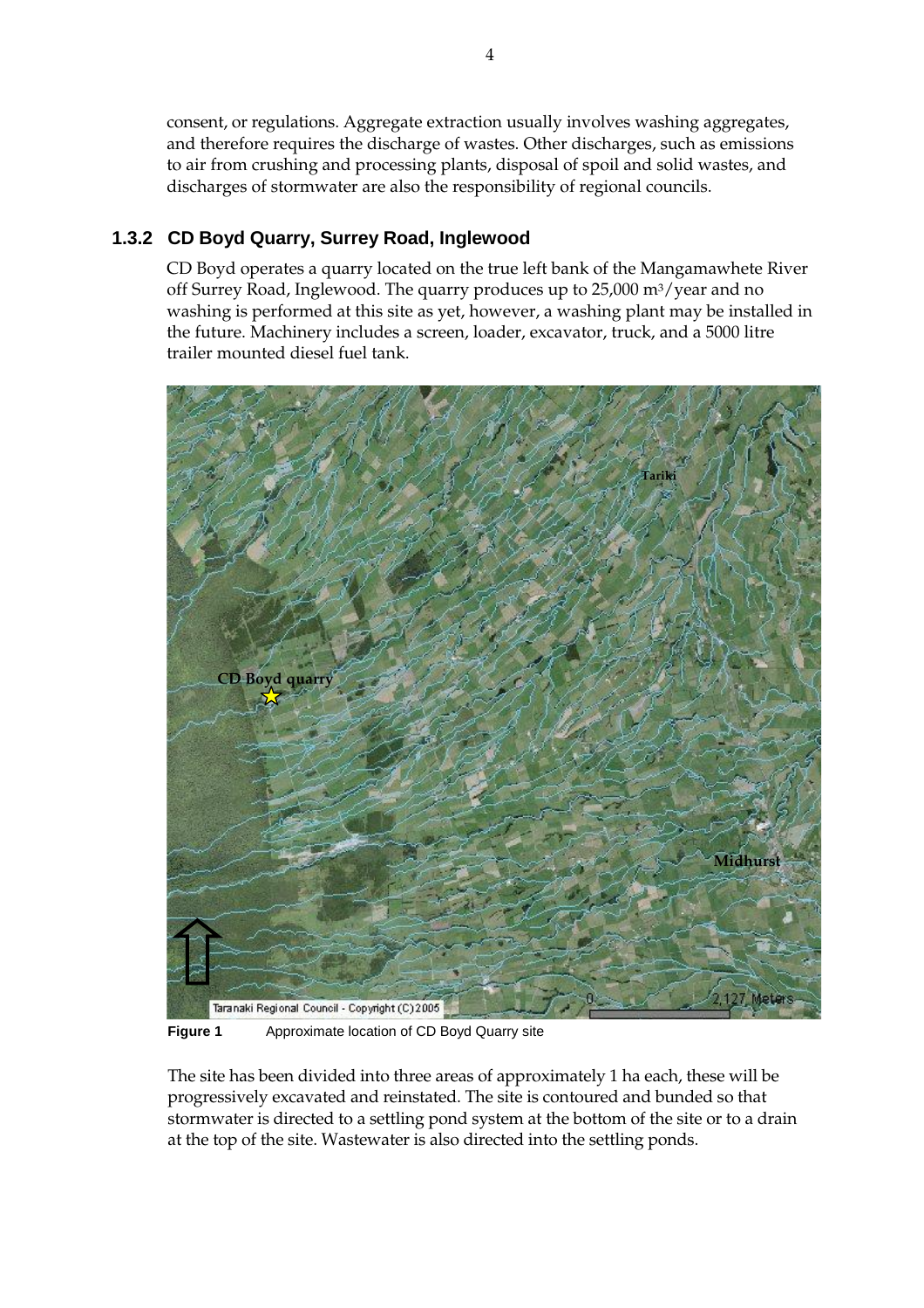

**Figure 2** CD Boyd Surrey Road, Quarry site

## **1.4 Resource consent**

#### **1.4.1 Water abstraction permit**

Section 14 of the Resource Management Act stipulates that no person may take, use, dam or divert any water, unless the activity is expressly allowed for by a resource consent or a rule in a regional plan, or it falls within some particular categories set out in Section 14.

Sufficient volumes of water within streams and rivers to protect aquatic habitat is a primary concern of the Regional Council with respect to water abstraction permits. Water abstraction for quarries is primarily only required for the washing of aggregate, and in this regard the Council encourages the recycling of both washwater and stormwater to minimise the requirement to abstract surface water. Often when combined with efficient recycling, the small volumes of surface water required to be abstracted for washing at quarries fit within the permitted activity rule [Rule 15] of the Regional Fresh Water Plan for Taranaki. That is, the abstraction volume shall not exceed 50 cubic metres per day, and the abstraction rate shall not exceed 1.5 litres per second.

No consent for abstraction of surface water is required at this quarry. Wastewater and washwater is recirculated to minimise the volume of discharge and to reduce the need for water abstraction.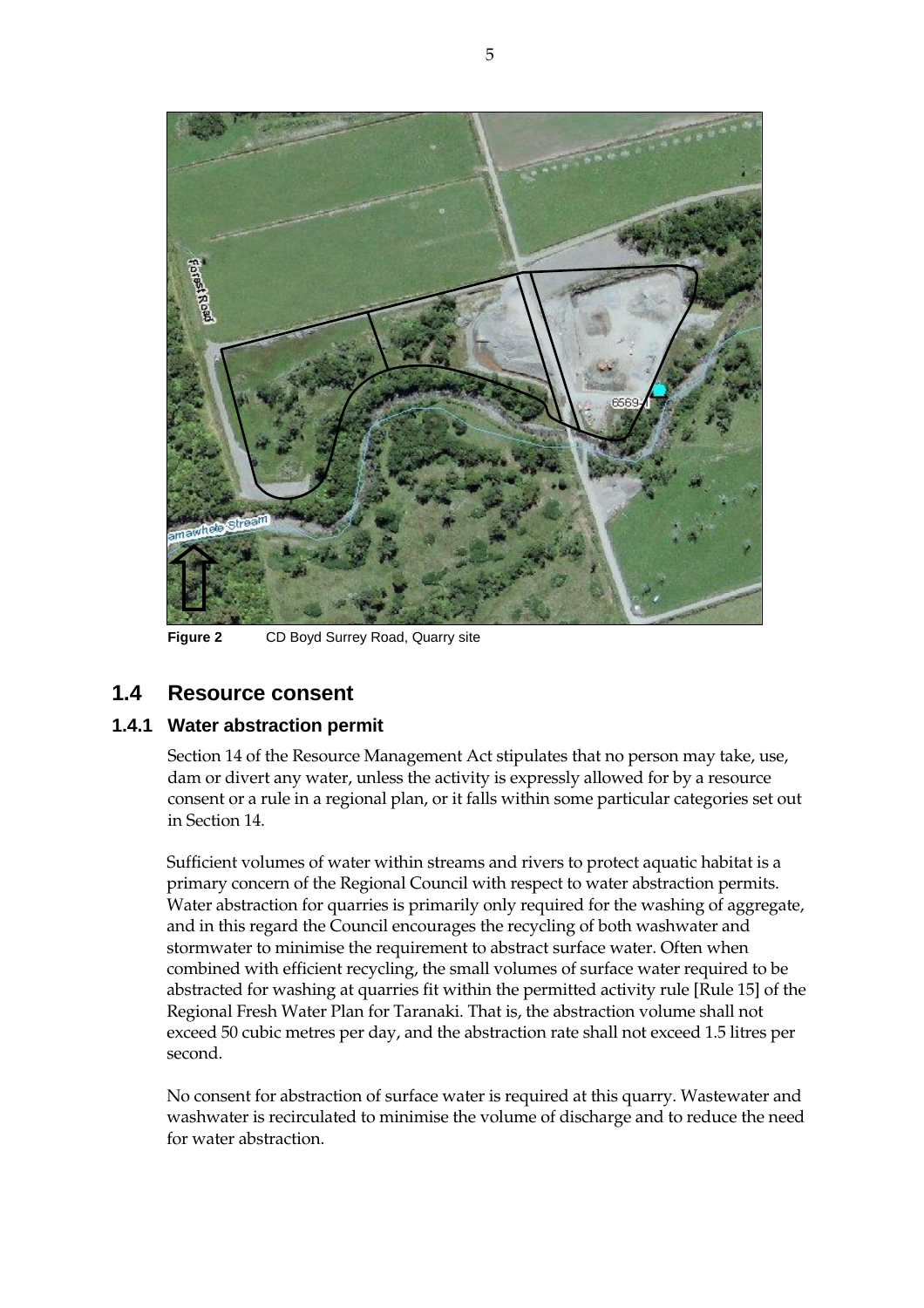#### **1.4.2 Water discharge permit**

Section 15(1)(a) of the Resource Management Act stipulates that no person may discharge any contaminant into water, unless the activity is expressly allowed for by a resource consent or a rule in a regional plan, or by national regulations. Water quality is a primary concern to the Regional Council with regard to aggregate extraction. A quarry can operate as either a `dry' quarry discharging only stormwater or a 'washing' quarry where aggregate washing facilities are in place. Many of the quarries in Taranaki have some form of washing facility and also operate in the vicinity of a water body or have some form of discharge into a water body.

 Wastewater from aggregate washing has a high silt concentration. Discharge of this water into a waterbody, particularly to a river during low flow, results in a smothering of instream life and deterioration in aesthetic conditions and can affect downstream abstractions of water, local fisheries and recreational activity.

Stormwater is generally less contaminated (in terms of silt concentration) and run-off tends to occur when rivers are in higher flow. This means that the effect of silt contamination is reduced due to lower quantities, dilution and carrying capacity. The installation of appropriate stormwater diversion structures, together with construction and maintenance of contaminated stormwater and aggregate washing discharge treatment facilities are most important in maintaining water quality.

CD Boyd holds water discharge permit **6569-1** to cover discharge of treated stormwater and treated washwater from a quarry site onto and into land and into an unnamed tributary of the Mangamawhete Stream a tributary of the Manganui River in the Waitara catchment*.* This permit was issued by the Taranaki Regional Council on 8 June 2005 under Section 87(e) of the Resource Management Act. It is due to expire on 1 June 2021.

Condition 1 relates to minimising adverse effects to the environment.

Condition 2 relates to exercising the consent as described in the consent application.

Condition 3 states that no untreated discharges are to occur to the stream.

Conditions 4 and 5 relate to contouring and bunding of the site, and erosion control and minimising sediment in the stormwater system.

Conditions 6 and 7 relate to progressive reinstatement of the site, and fencing off of the riparian zone in block A of the quarry.

Condition 8 relates to excluding stock from the active quarry area.

Conditions 9 and 10 relate to the stormwater catchment area, and the riparian management zone.

Condition 11 relates to maintenance and operation of silt control structures.

Condition 12 relates to concentration limits in the discharge.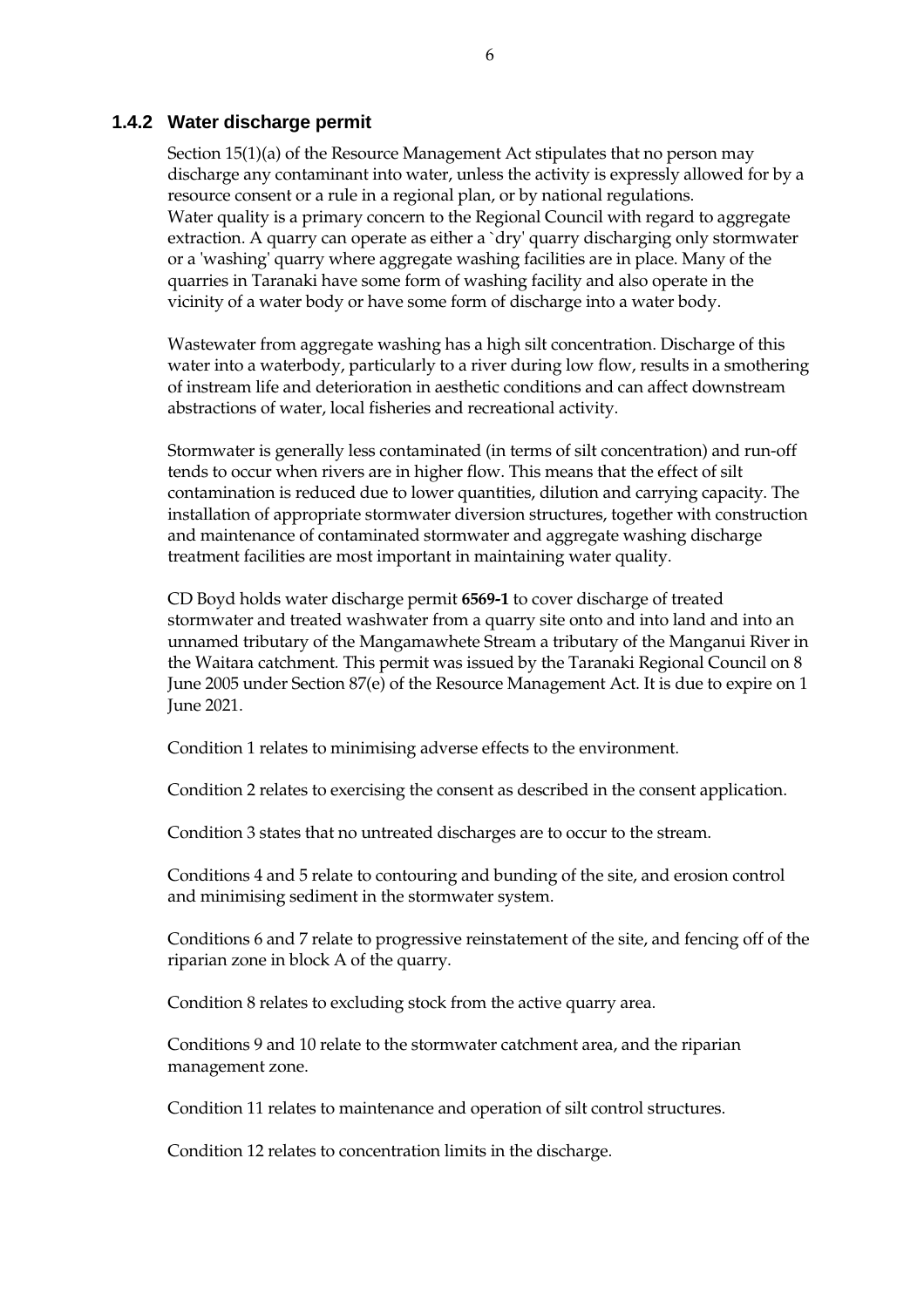Conditions 13 and 14 relate to discharge effects in receiving waters.

Condition 15 relates to management and contingency plans for the site.

Condition 16 relates to reinstatement of site on cessation of quarrying operations.

Condition 17 relates to consent lapse.

Condition 18 relates to review of consent conditions.

A copy of the consent certificate is attached to Appendix I of this report.

#### **1.4.3 Air discharge permit**

Section 15(1)(c) of the Resource Management Act stipulates that no person may discharge any contaminant from any industrial or trade premises into air, unless the activity is expressly allowed for by a resource consent, a rule in a regional plan, or by national regulations.

Rule 16 of the Council's Regional Air Quality Plan for Taranaki (July 2013) allows the discharge of emissions from quarrying operations as a permitted activity, subject to compliance with various environmental performance conditions.

## **1.5 Monitoring programme**

#### **1.5.1 Introduction**

Section 35 of the Resource Management Act sets out an obligation for the Taranaki Regional Council to gather information, monitor, and conduct research on the exercise of resource consents, and the effects arising, within the Taranaki region.

The Taranaki Regional Council may therefore make and record measurements of physical and chemical parameters, take samples for analysis, carry out surveys and inspections, conduct investigations, and seek information from consent holders.

The monitoring programme for the CD Boyd quarry site consisted of three primary components.

#### **1.5.2 Programme liaison and management**

There is generally a significant investment of time and resources by the Taranaki Regional Council in ongoing liaison with resource consent holders over consent conditions and their interpretation and application, in discussion over monitoring requirements, preparation for any reviews, renewals, or new consents, advice on the Council's environmental management strategies and the content of regional plans, and consultation on associated matters.

#### **1.5.3 Site inspections**

The CD Boyd quarry site was visited seven times during the monitoring period. The monitoring programme for 2011-2013 required a minimum of one wet weather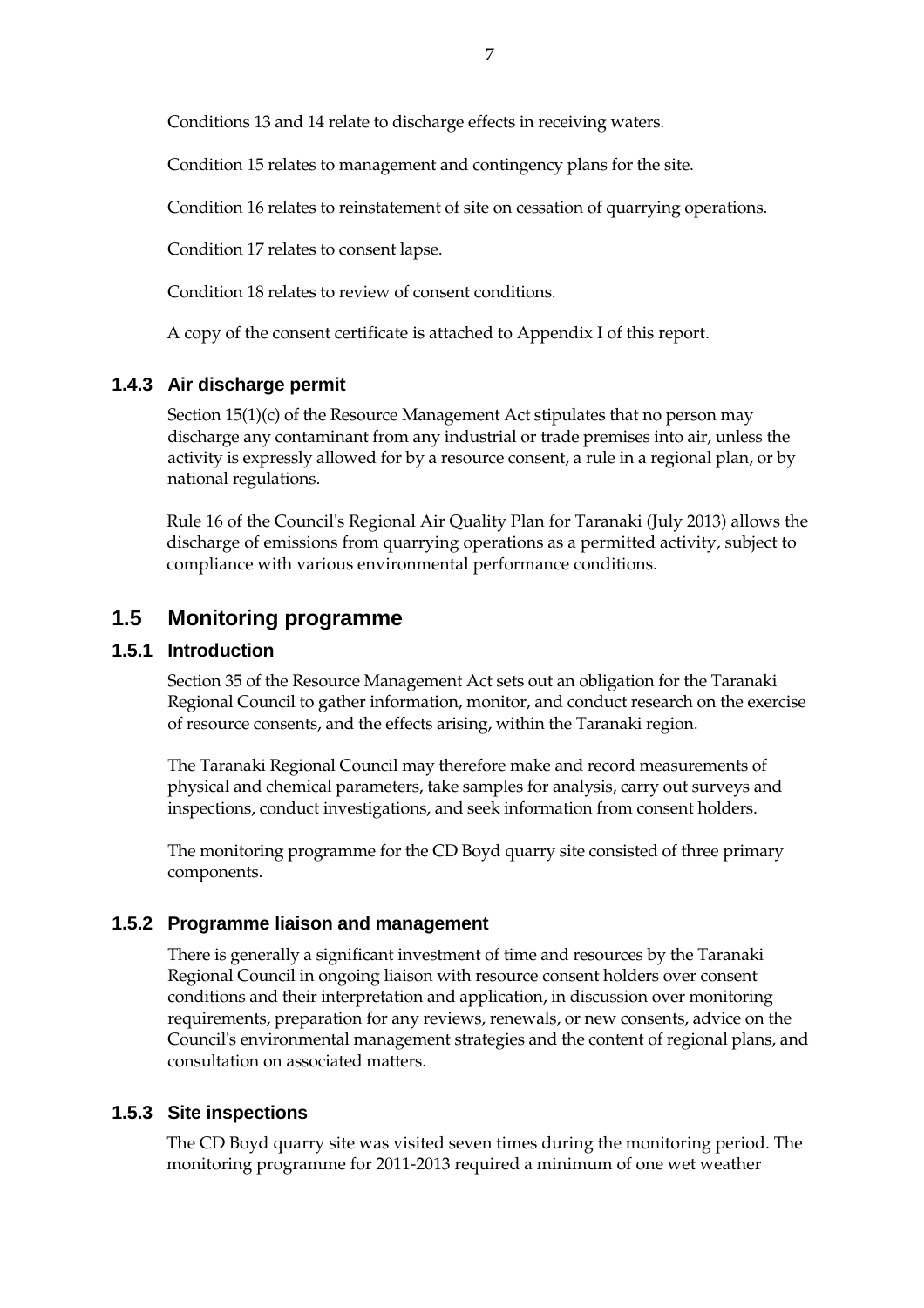inspection per year. The main points of interest were plant processes with potential or actual discharges to receiving watercourses, including contaminated stormwater and process wastewaters. The neighbourhood and particularly the receiving waters were surveyed for environmental effects.

#### **1.5.4 Chemical sampling**

The monitoring programme includes physicochemical sampling of the treated discharge at the stormwater outfall, if warranted. Samples are to be analysed for pH and suspended solids. No samples were collected in the monitoring period under review.

#### **1.5.5 Biomonitoring surveys**

A biological survey was not performed on an unnamed tributary of the Mangamawhete or the Manganui River, as site management was such that biological monitoring was not required. Inspections of the site included checking the state of receiving waters.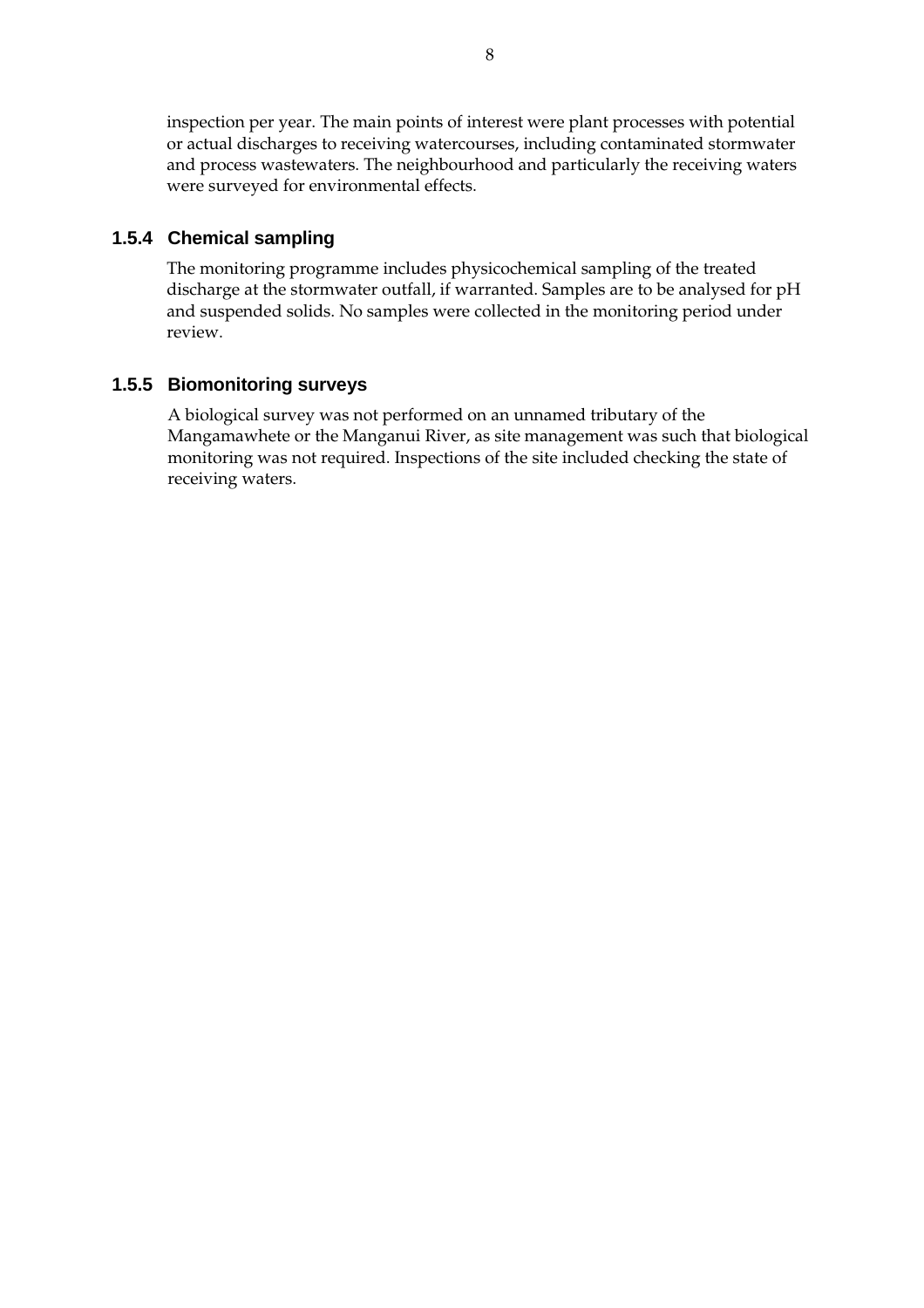## **2. Results**

## **2.1 Water**

#### **2.1.1 Inspections**

During the 2011-2013 monitoring period the Council carried out seven inspections of the consent holder's quarry site. Inspection notes are summarised below.

#### **3 October 2011**

It was raining at the time of inspection. No product was onsite and no processing was occurring. The site was tidy at the time of inspection.

#### **1 March 2012**

Some processing had occurred since the last inspection. The machinery was still onsite. There was some product stockpiled. The pond discharge was small and had no effect on the receiving waters. The site was tidy and complying with the consent conditions at the time of inspection.

#### **8 June 2012**

There was very little activity at the quarry. There were some small piles of product stockpiled. The site was tidy. There was a small discharge into the receiving waters that was having no effect visually beyond the mixing zone.

#### **25 October 2012**

The inspection was undertaken in fine weather. The quarry was operating and there was a small amount of product stockpiled. There was extraction and processing taking place. There was a small discharge into the receiving waters that was having no visual impact from the site. There were no ponding or dust issues. The site was tidy and complying with consent conditions at the time of inspection.

#### **23 January 2013**

There was no crushing at the time of inspection. The digger was working and there was stockpiled metal ready to be processed. There was not a lot of product stored on site and there were no ponding or dust issues.

#### **22 April 2013**

There was not a lot of product stockpiled. A pile of sawdust had been dumped on the site, this was discussed with a staff member and it was determined that the saw dust was generated onsite from the calf shed. A quarry cannot receive offsite material for burning or fill without a resource consent.

#### **17 June 2013**

There was not a lot of product onsite. The extraction area looked good. The pond was working well. There was a small pile of Tanalised offcuts that had been dumped onsite, this was discussed with a staff member and it was determined that the offcuts were generated onsite.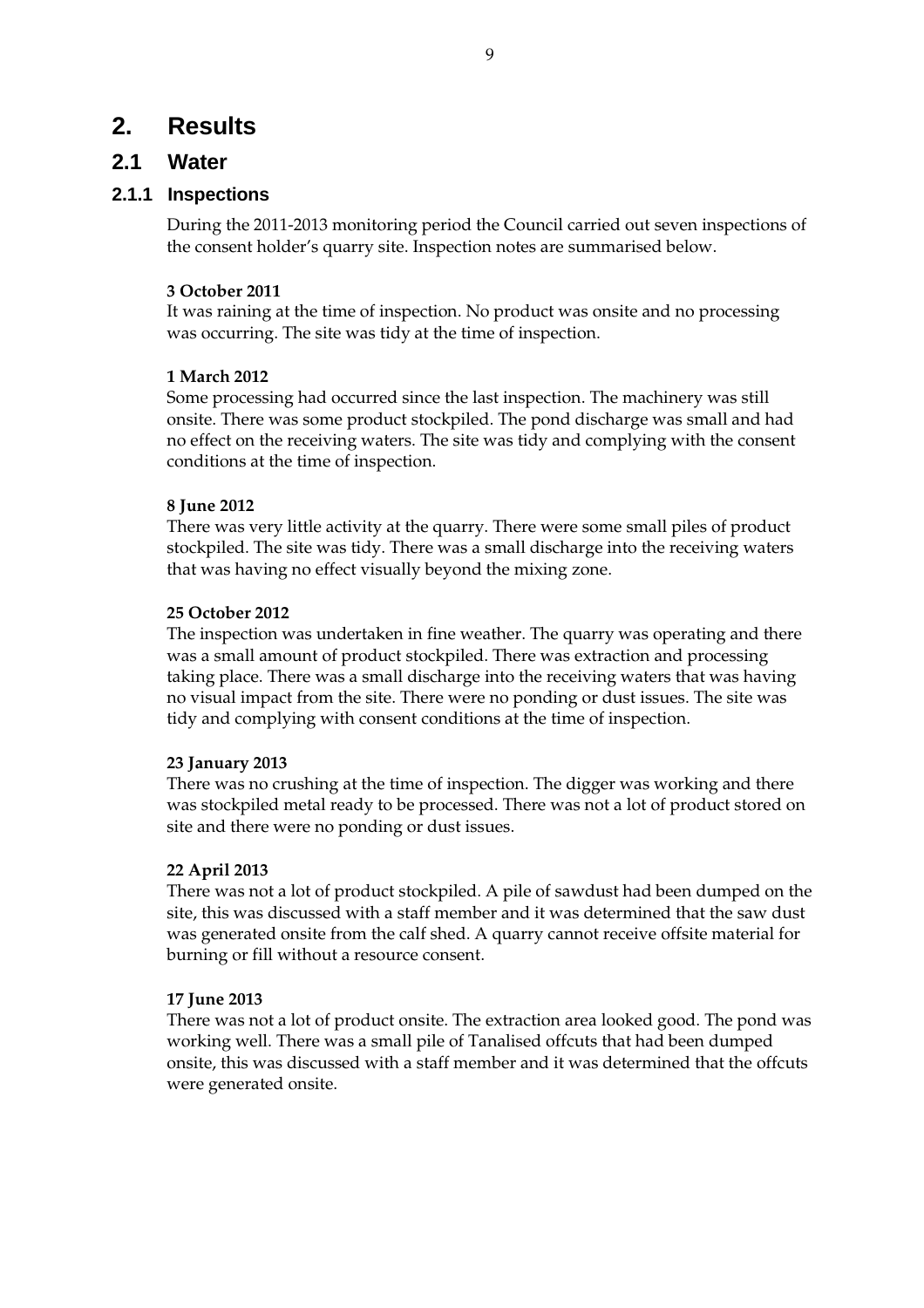#### **2.1.2 Sampling**

No water samples were collected for physicochemical analyses during either inspection as this was considered unnecessary (the discharge was clear and there was no visible effect on the receiving water during compliance monitoring inspections).

## **2.2 Air**

#### **2.2.1 Inspections**

Visual checks were undertaken during compliance monitoring inspections. It was found that site operation and management was such that no dust or other discharges to air were found to be objectionable.

#### **2.2.2 Results of discharge monitoring**

No monitoring of air emissions was undertaken as they were considered to be within acceptable limits.

## **2.3 Investigations, interventions, and incidents**

The monitoring programme for the year was based on what was considered to be an appropriate level of monitoring, review of data, and liaison with the consent holder. During the year matters may arise which require additional activity by the Council eg provision of advice and information, or investigation of potential or actual courses of non-compliance or failure to maintain good practices. A pro-active approach that in the first instance avoids issues occurring is favoured.

The Taranaki Regional Council operates and maintains a register of all complaints or reported and discovered excursions from acceptable limits and practices, including non-compliance with consents, which may damage the environment. The Unauthorised Incident Register (UIR) includes events where the company concerned has itself notified the Council. The register contains details of any investigation and corrective action taken.

Complaints may be alleged to be associated with a particular site. If there is potentially an issue of legal liability, the Council must be able to prove by investigation that the identified company is indeed the source of the incident (or that the allegation cannot be proven).

There were no incidents recorded by the Council that were associated with operations at the CD Boyd Surrey Road quarry during the 2011-2013 monitoring period.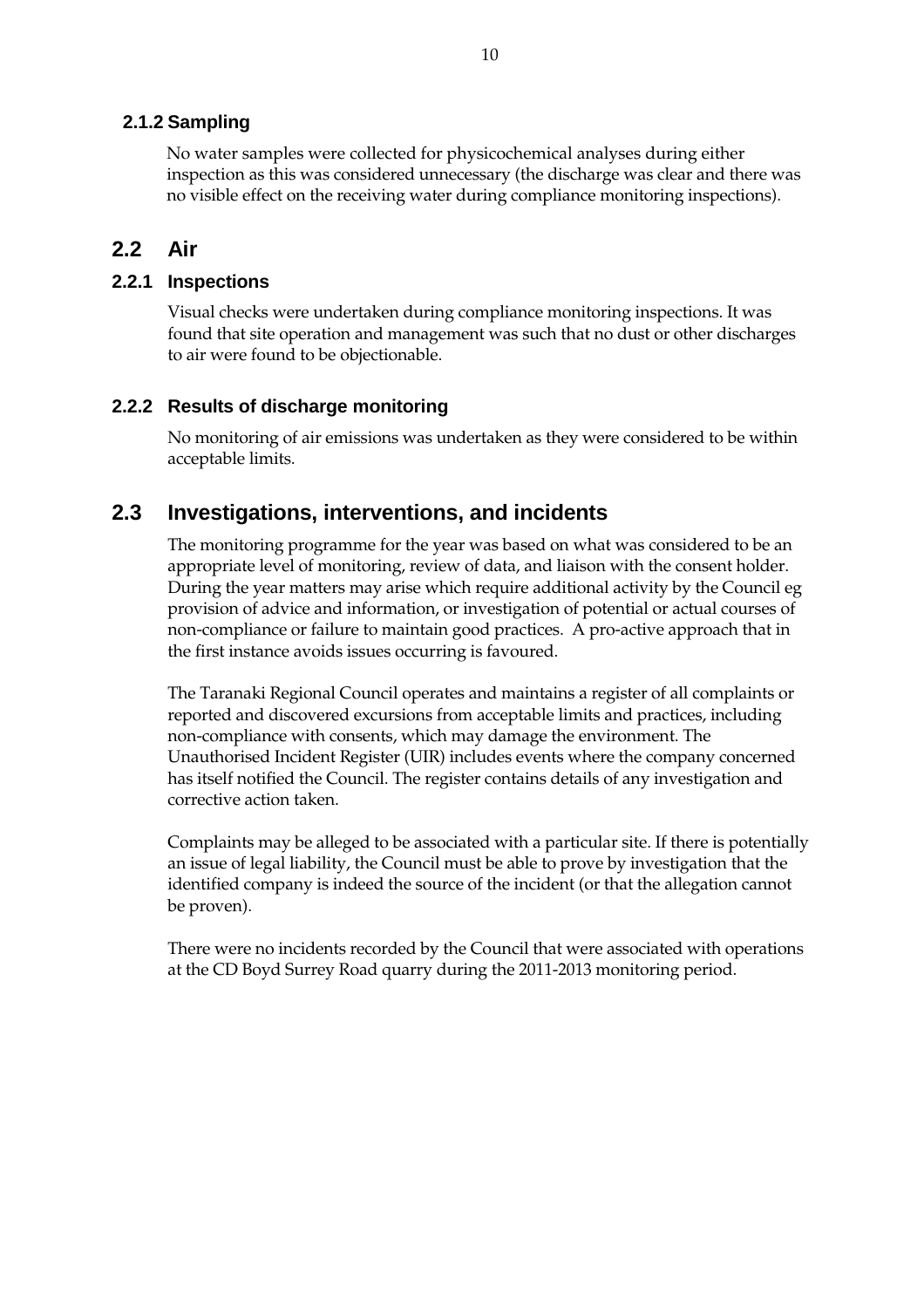## **3. Discussion**

## **3.1 Discussion of plant performance**

During the 2011-2013 monitoring period seven compliance monitoring inspections of the consent holder's Surrey Road quarry site were carried out.

No problems were noted at the site during compliance monitoring inspections.

In terms of the discharges, stormwater control was found to be satisfactory and in compliance with consent conditions.

## **3.2 Evaluation of performance**

A tabular summary of the consent holder's compliance record for the period under review is set out in Table 1.

| <b>Condition requirement</b> |                                                                     | Means of monitoring during period under review | Compliance<br>achieved? |
|------------------------------|---------------------------------------------------------------------|------------------------------------------------|-------------------------|
| 1.                           | Best practicable option to minimise<br>adverse effects              | Inspections of site                            | Yes                     |
| 2.                           | Exercise of consent as described in<br>application                  | Inspections of site                            | Yes                     |
| 3.                           | No direct discharge of untreated<br>stormwater                      | Inspections of the site and treatment system   | Yes                     |
| 4.                           | Contouring and bunding of site                                      | Inspections of site                            | Yes                     |
| 5.                           | Control erosion                                                     | Inspections of site                            | Yes                     |
| 6.                           | Progressively reinstate site                                        | Inspections of site                            | Yes                     |
| 7.                           | Fencing of riparian zone                                            | Inspections of site                            | Yes                     |
| 8.                           | Exclude stock from quarry area                                      | Inspections of site                            | Yes                     |
| 9.                           | Maximum stormwater catchment area                                   | Inspections of site                            | Yes                     |
|                              | 10. Minimum riparian zone                                           | Inspections of site                            | Yes                     |
|                              | 11. Maintain and operate silt control<br>structure                  | Inspections of site                            | Yes                     |
|                              | 12. Concentration limits                                            | Inspections and sampling                       | Yes                     |
|                              | 13. Mixing zone                                                     | Inspections and sampling                       | Yes                     |
|                              | 14. Limits on turbidity increase                                    | Inspections and sampling                       | Yes                     |
|                              | 15. Stormwater management plan and<br>contingency plan for the site | Received                                       | Yes                     |

**Table 1** Summary of performance for Consent 6569-1 stormwater and washwater discharge into land and into water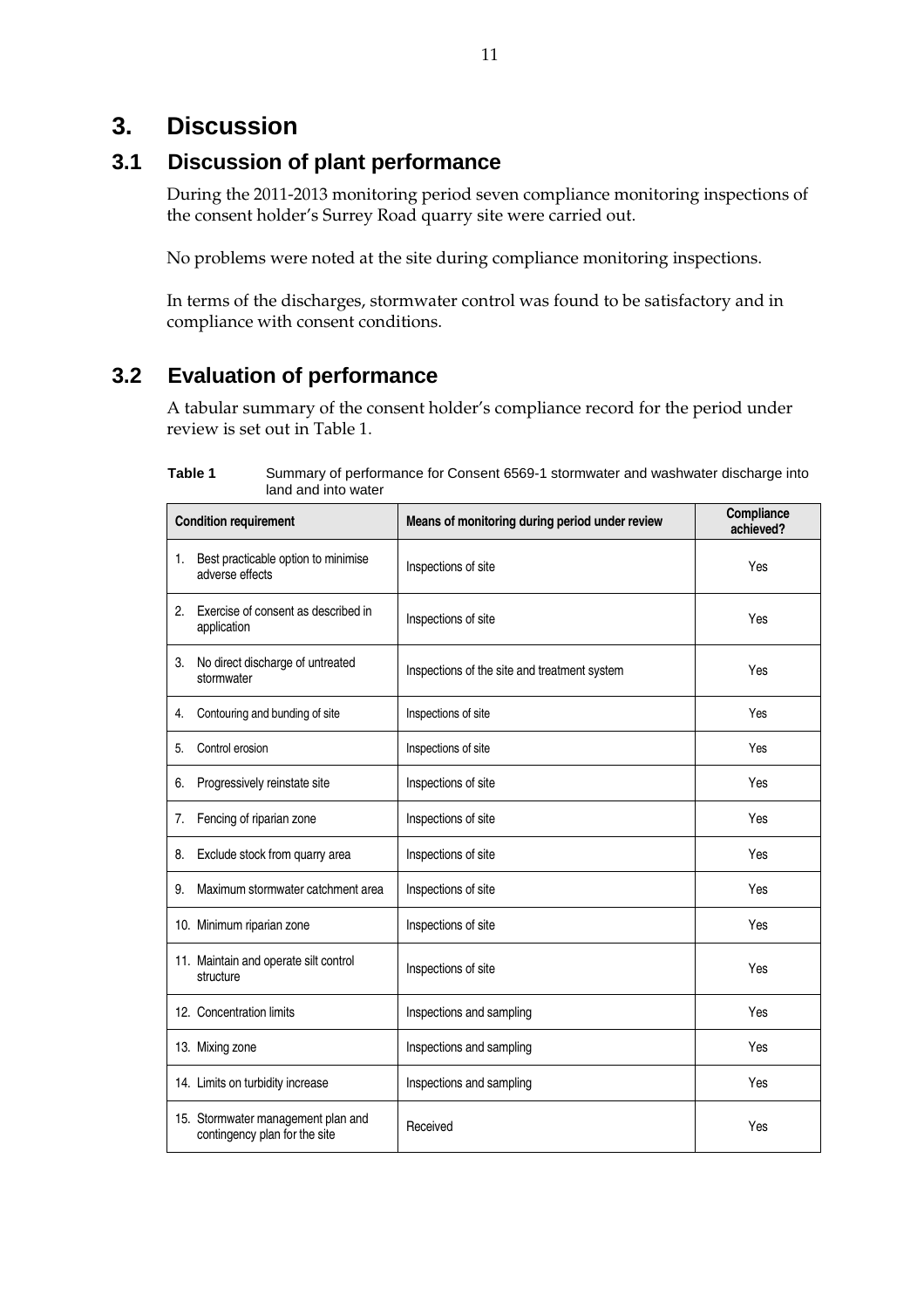| <b>Condition requirement</b>                                                                      | Means of monitoring during period under review | Compliance<br>achieved? |
|---------------------------------------------------------------------------------------------------|------------------------------------------------|-------------------------|
| 16. Reinstatement prior to surrender or<br>lapse of consent                                       | N/A                                            | N/A                     |
| 17. Consent lapse                                                                                 | N/A                                            | N/A                     |
| 18. Review                                                                                        | Scheduled for review in June 2015              | N/A                     |
| Overall assessment of consent compliance and environmental performance in respect of this consent | High                                           |                         |

N/A= Not applicable

CD Boyd quarry achieved a high level of environmental performance and compliance with the resource consent in the 2011-2013 monitoring period. There were no unauthorised incidents at the site.

## **3.3 Recommendations from the 2009-2011 Biennial Report**

In the 2009-2011 Biennial Report, it was recommended:

- 1. THAT monitoring of discharges from CD Boyd Quarry in the 2011-2013 monitoring period continues at the same level as in 2009-2011.
- 2. THAT CD Boyd Quarry provide the Council with an up to date site plan, a stormwater management plan and a contingency plan as per condition 15 of resource consent 6569-1.

These recommendations were implemented. An updated stormwater management plan and contingency plan was received and accepted 22 March 2011.

## **3.4 Exercise of optional review of consent**

Consent 6569-1 to discharge stormwater and washwater into land and into water includes a condition which allows the Council to review the consent in June 2014, for the purpose of ensuring that the conditions are adequate to deal with any adverse effects on the environment arising from the exercise of the Resource Consent, which were not foreseen at the time the application was considered or which it was not appropriate to deal with at the time.

Based on the results of monitoring during the period under review, it is considered that there are no grounds that require a review to be pursued, subject to any further site usage and any matters arising.

Consents 6569-1 is due to expire in June 2021

## **3.5 Alterations to monitoring programme for 2013-2015**

In designing and implementing the monitoring programmes for air/water discharges in the region, the Taranaki Regional Council has taken into account the extent of information made available by previous authorities, its relevance under the Resource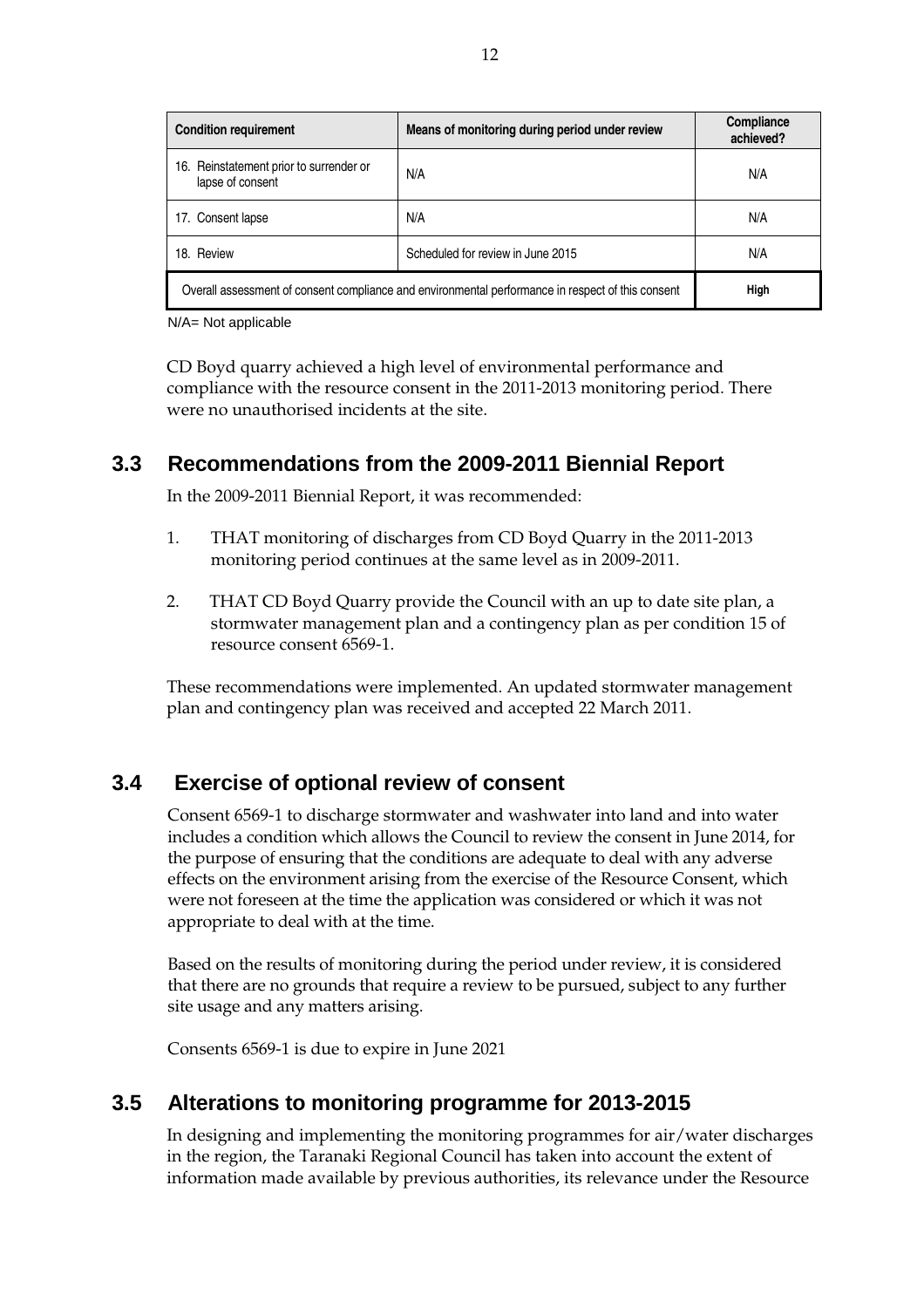Management Act, the obligations of the Act in terms of monitoring emissions/discharges and effects, and subsequently reporting to the regional community, the scope of assessments required at the time of renewal of permits, and the need to maintain a sound understanding of industrial processes within Taranaki emitting to the atmosphere/discharging to the environment.

In the case of CD Boyd quarry it is proposed that the monitoring programmes for 2013-2015 remain unaltered from that of 2011-2013. Recommendations to this effect are made in section 4.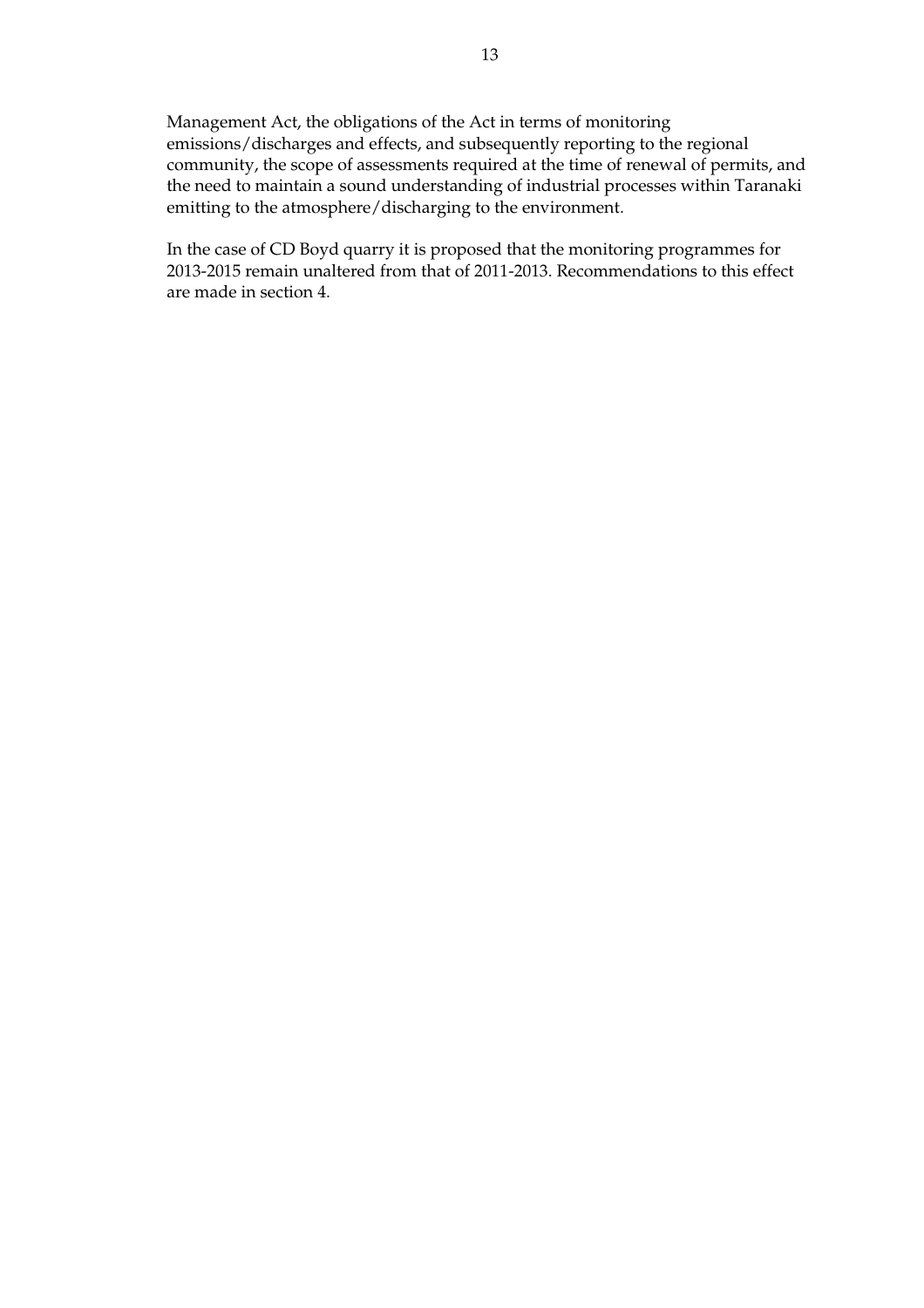# **4. Recommendation**

1. THAT monitoring of discharges from CD Boyd Quarry in the 2013-2015 monitoring period continues at the same level as in 2011-2013.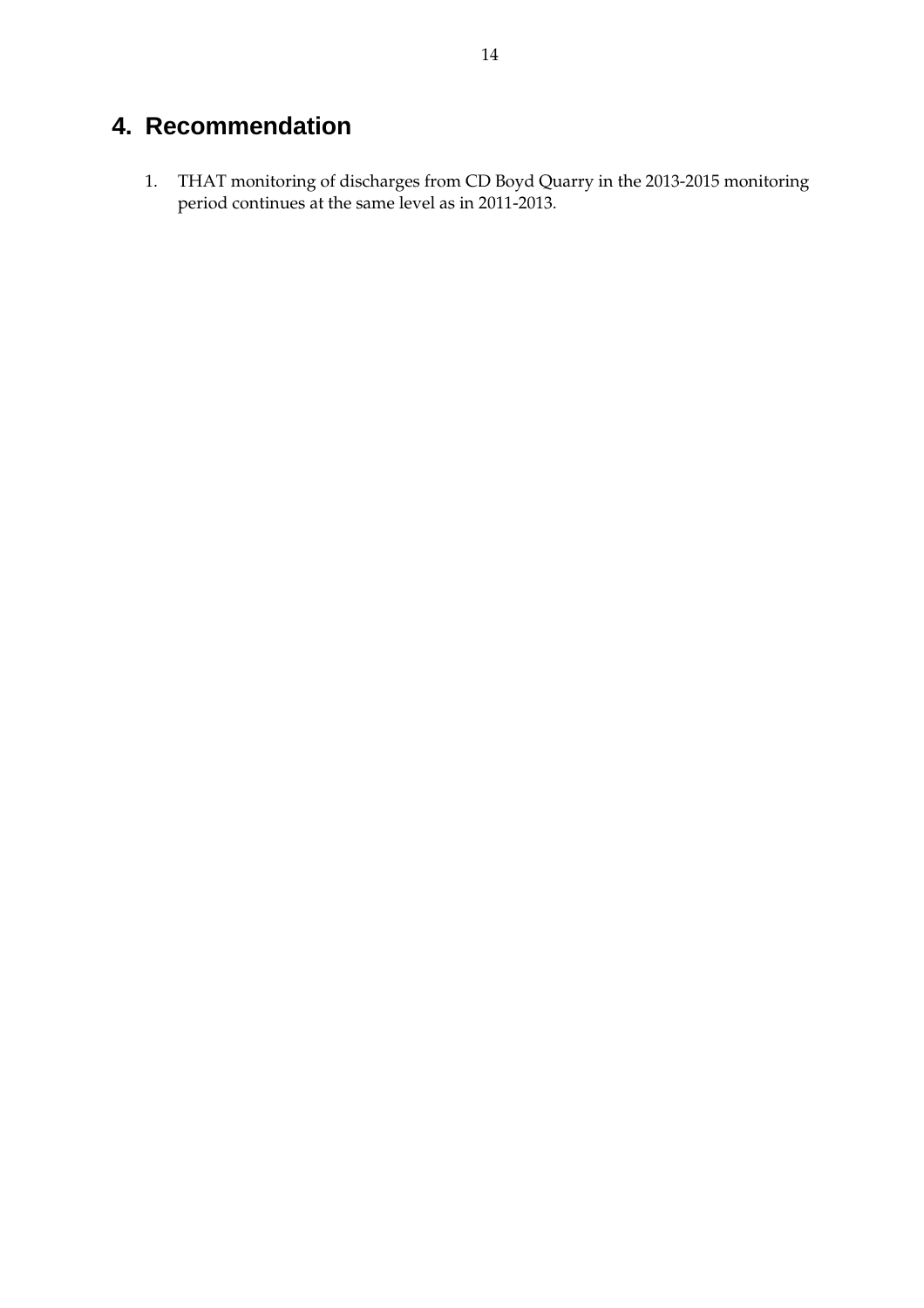# **Glossary of common terms and abbreviations**

The following abbreviations and terms are used within this report:

| $Al^*$        | aluminium                                                                                                 |
|---------------|-----------------------------------------------------------------------------------------------------------|
| $As*$         | arsenic                                                                                                   |
| Biomonitoring | assessing the health of the environment using aquatic organisms                                           |
| <b>BOD</b>    | biochemical oxygen demand. A measure of the presence of degradable                                        |
|               | organic matter, taking into account the biological conversion of                                          |
|               | ammonia to nitrate                                                                                        |
| <b>BODF</b>   | biochemical oxygen demand of a filtered sample                                                            |
| Bund          | a wall around a tank to contain its contents in the case of a leak                                        |
| <b>CBOD</b>   | carbonaceous biochemical oxygen demand. A measure of the presence                                         |
|               | of degradable organic matter, excluding the biological conversion of                                      |
|               | ammonia to nitrate                                                                                        |
| cfu           | colony forming units. A measure of the concentration of bacteria usually                                  |
|               | expressed as per 100 millilitre sample                                                                    |
| <b>COD</b>    | chemical oxygen demand. A measure of the oxygen required to oxidise                                       |
|               | all matter in a sample by chemical reaction                                                               |
| Condy         | conductivity, an indication of the level of dissolved salts in a sample,                                  |
|               | usually measured at 20°C and expressed in mS/m                                                            |
| $Cu*$         | copper                                                                                                    |
| Cumec         | A volumetric measure of flow- 1 cubic metre per second $(1 \text{ m}^3 \text{s}^{-1})$                    |
| <b>DO</b>     | dissolved oxygen                                                                                          |
| <b>DRP</b>    | dissolved reactive phosphorus                                                                             |
| E.coli        | escherichia coli, an indicator of the possible presence of faecal material                                |
|               | and pathological micro-organisms. Usually expressed as colony forming                                     |
|               | units per 100 millilitre sample                                                                           |
| Ent           | enterococci, an indicator of the possible presence of faecal material and                                 |
|               | pathological micro-organisms. Usually expressed as colony forming                                         |
|               | units per 100 millilitre of sample                                                                        |
| F             | fluoride                                                                                                  |
| FC            | faecal coliforms, an indicator of the possible presence of faecal material                                |
|               | and pathological micro-organisms. Usually expressed as colony forming                                     |
|               | units per 100 millilitre sample                                                                           |
| Fresh         | elevated flow in a stream, such as after heavy rainfall                                                   |
| $\rm g/m^3$   | grams per cubic metre, and equivalent to milligrams per litre $(mg/L)$ . In                               |
|               | water, this is also equivalent to parts per million (ppm), but the same                                   |
| Incident      | does not apply to gaseous mixtures<br>an event that is alleged or is found to have occurred that may have |
|               | actual or potential environmental consequences or may involve non-                                        |
|               | compliance with a consent or rule in a regional plan. Registration of an                                  |
|               | incident by the Council does not automatically mean such an outcome                                       |
|               | had actually occurred                                                                                     |
| Intervention  | action/s taken by Council to instruct or direct actions be taken to avoid                                 |
|               | or reduce the likelihood of an incident occurring                                                         |
| Investigation | action taken by Council to establish what were the                                                        |
|               | circumstances/events surrounding an incident including any                                                |
|               | allegations of an incident                                                                                |
| 1/s           | litres per second                                                                                         |
|               |                                                                                                           |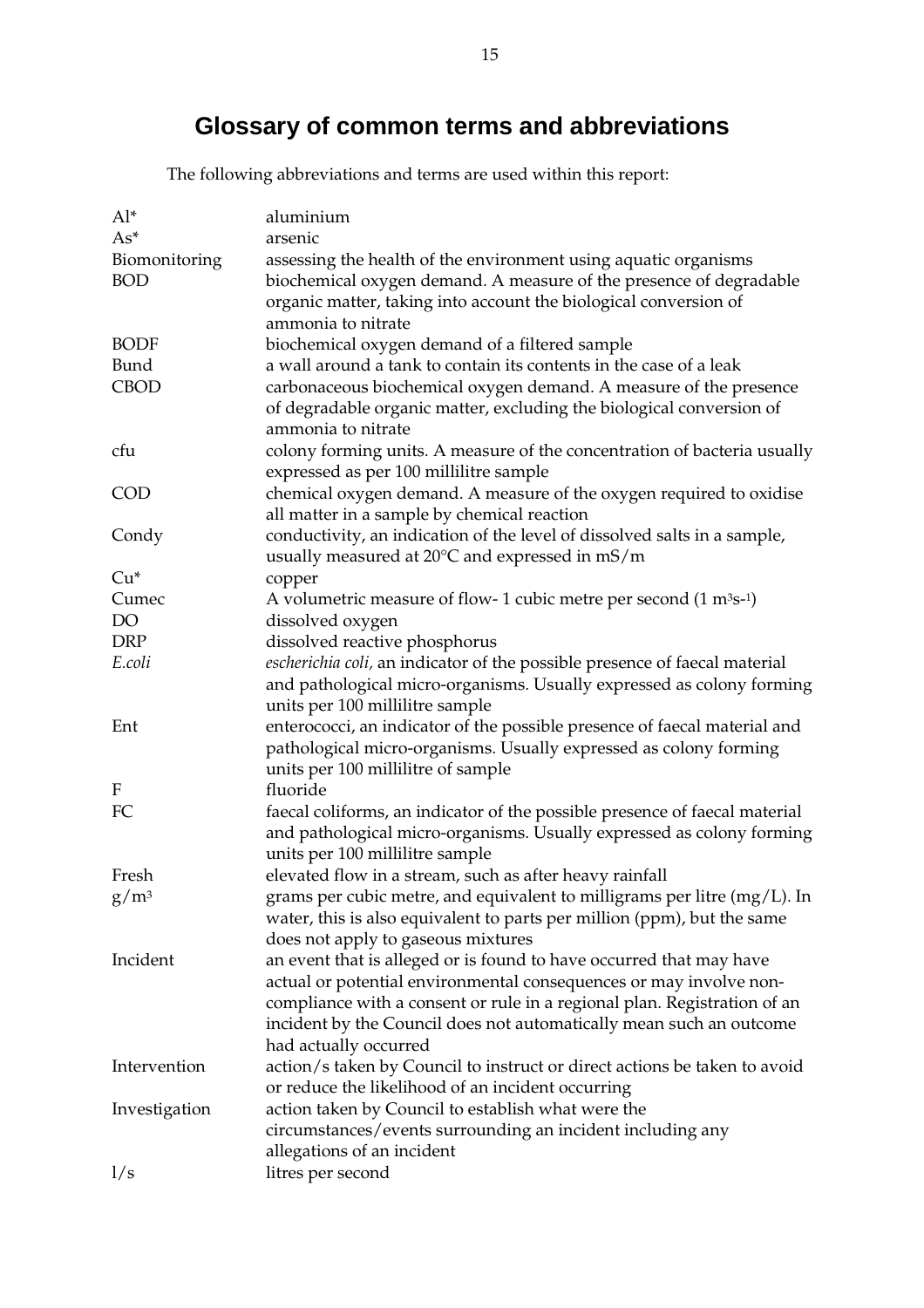| MCI              | macroinvertebrate community index; a numerical indication of the state<br>of biological life in a stream that takes into account the sensitivity of the<br>taxa present to organic pollution in stony habitats                                                                                                                       |
|------------------|--------------------------------------------------------------------------------------------------------------------------------------------------------------------------------------------------------------------------------------------------------------------------------------------------------------------------------------|
| mS/m             | millisiemens per metre                                                                                                                                                                                                                                                                                                               |
| Mixing zone      | the zone below a discharge point where the discharge is not fully mixed<br>with the receiving environment. For a stream, conventionally taken as a<br>length equivalent to 7 times the width of the stream at the discharge<br>point                                                                                                 |
| NH <sub>4</sub>  | ammonium, normally expressed in terms of the mass of nitrogen (N)                                                                                                                                                                                                                                                                    |
| NH <sub>3</sub>  | unionised ammonia, normally expressed in terms of the mass of nitrogen<br>(N)                                                                                                                                                                                                                                                        |
| NO <sub>3</sub>  | nitrate, normally expressed in terms of the mass of nitrogen (N)                                                                                                                                                                                                                                                                     |
| <b>NTU</b>       | Nephelometric Turbidity Unit, a measure of the turbidity of water                                                                                                                                                                                                                                                                    |
| O&G              | oil and grease, defined as anything that will dissolve into a particular<br>organic solvent (e.g. hexane). May include both animal material (fats)<br>and mineral matter (hydrocarbons)                                                                                                                                              |
| $Pb^*$           | lead                                                                                                                                                                                                                                                                                                                                 |
| pH               | a numerical system for measuring acidity in solutions, with 7 as neutral.<br>Numbers lower than 7 are increasingly acidic and higher than 7 are<br>increasingly alkaline. The scale is logarithmic i.e. a change of 1<br>represents a ten-fold change in strength. For example, a pH of 4 is ten<br>times more acidic than a pH of 5 |
| Physicochemical  | measurement of both physical properties (e.g. temperature, clarity,<br>density) and chemical determinants (e.g. metals and nutrients) to                                                                                                                                                                                             |
|                  | characterise the state of an environment                                                                                                                                                                                                                                                                                             |
| $PM_{10}$        | relatively fine airborne particles (less than 10 micrometre diameter)                                                                                                                                                                                                                                                                |
| Resource consent | refer Section 87 of the RMA. Resource consents include land use<br>consents (refer Sections 9 and 13 of the RMA), coastal permits (Sections<br>12, 14 and 15), water permits (Section 14) and discharge permits (Section<br>15)                                                                                                      |
| <b>RMA</b>       | Resource Management Act 1991 and including all subsequent<br>amendments                                                                                                                                                                                                                                                              |
| SS               | suspended solids                                                                                                                                                                                                                                                                                                                     |
| SQMCI            | semi quantitative macroinvertebrate community index;                                                                                                                                                                                                                                                                                 |
| Temp             | temperature, measured in °C (degrees Celsius)                                                                                                                                                                                                                                                                                        |
| Turb             | turbidity, expressed in NTU                                                                                                                                                                                                                                                                                                          |
| UI               | Unauthorised Incident                                                                                                                                                                                                                                                                                                                |
| <b>UIR</b>       | Unauthorised Incident Register – contains a list of events recorded by<br>the Council on the basis that they may have the potential or actual<br>environmental consequences that may represent a breach of a consent<br>or provision in a Regional Plan                                                                              |
| Zn*              | zinc                                                                                                                                                                                                                                                                                                                                 |

\*an abbreviation for a metal or other analyte may be followed by the letters 'As', to denote the amount of metal recoverable in acidic conditions. This is taken as indicating the total amount of metal that might be solubilised under extreme environmental conditions. The abbreviation may alternatively be followed by the letter 'D', denoting the amount of the metal present in dissolved form rather than in particulate or solid form.

For further information on analytical methods, contact the Council's laboratory.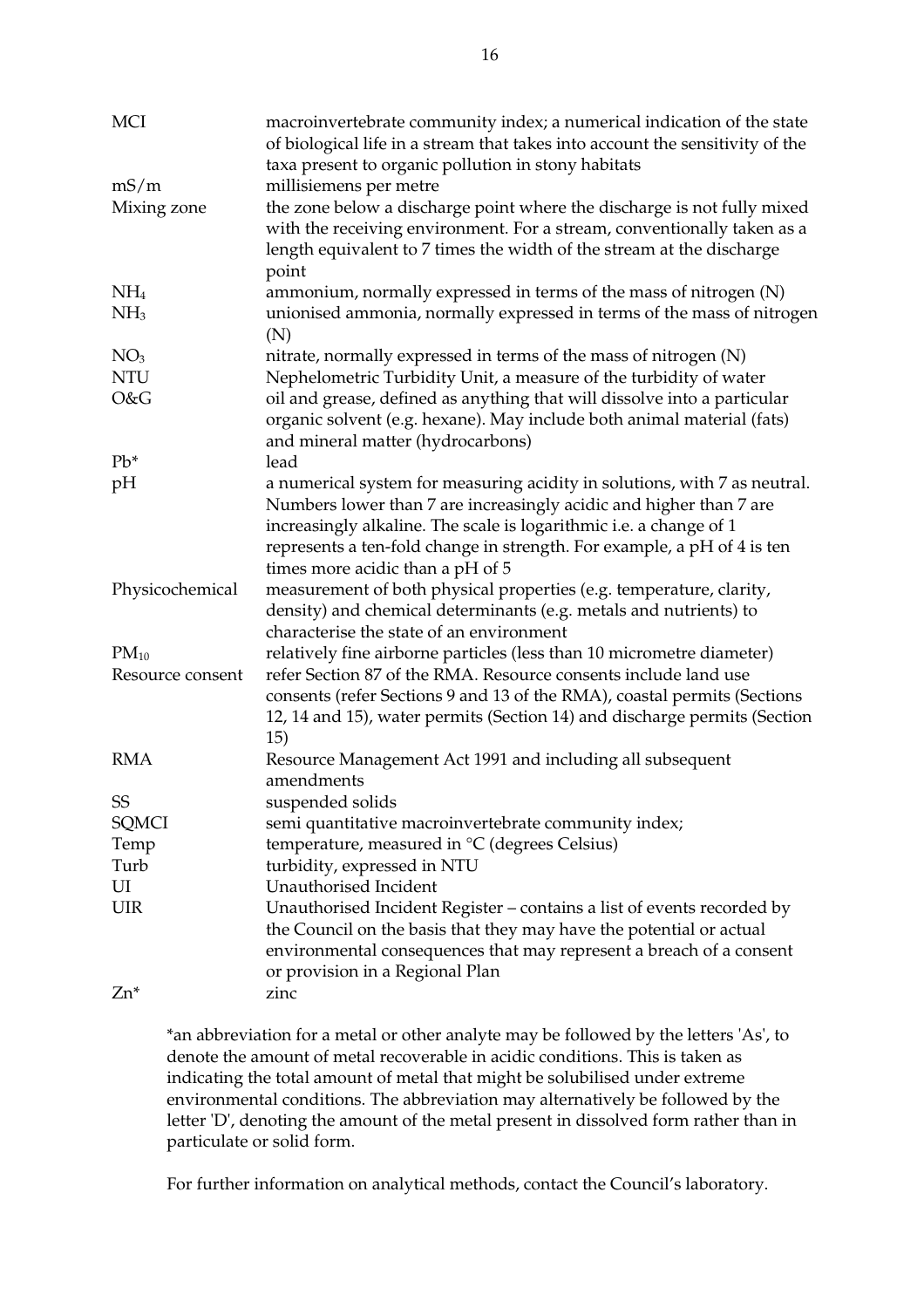## **Bibliography and references**

- Taranaki Regional Council 1992: Regional Policy Statement Working Paper, Aggregate extraction in Taranaki TRC Report.
- Taranaki Regional Council, 2007: Quarry Monitoring Programme Biennial Report 2005-2007: CD Boyd, Technical Report 07-101.
- Taranaki Regional Council, 2009: Quarry Monitoring Programme Biennial Report 2007-2009: CD Boyd, Technical Report 09-70
- Taranaki Regional Council, 2011: Quarry Monitoring Programme Biennial Report 2009-2011: CD Boyd, Technical Report 11-65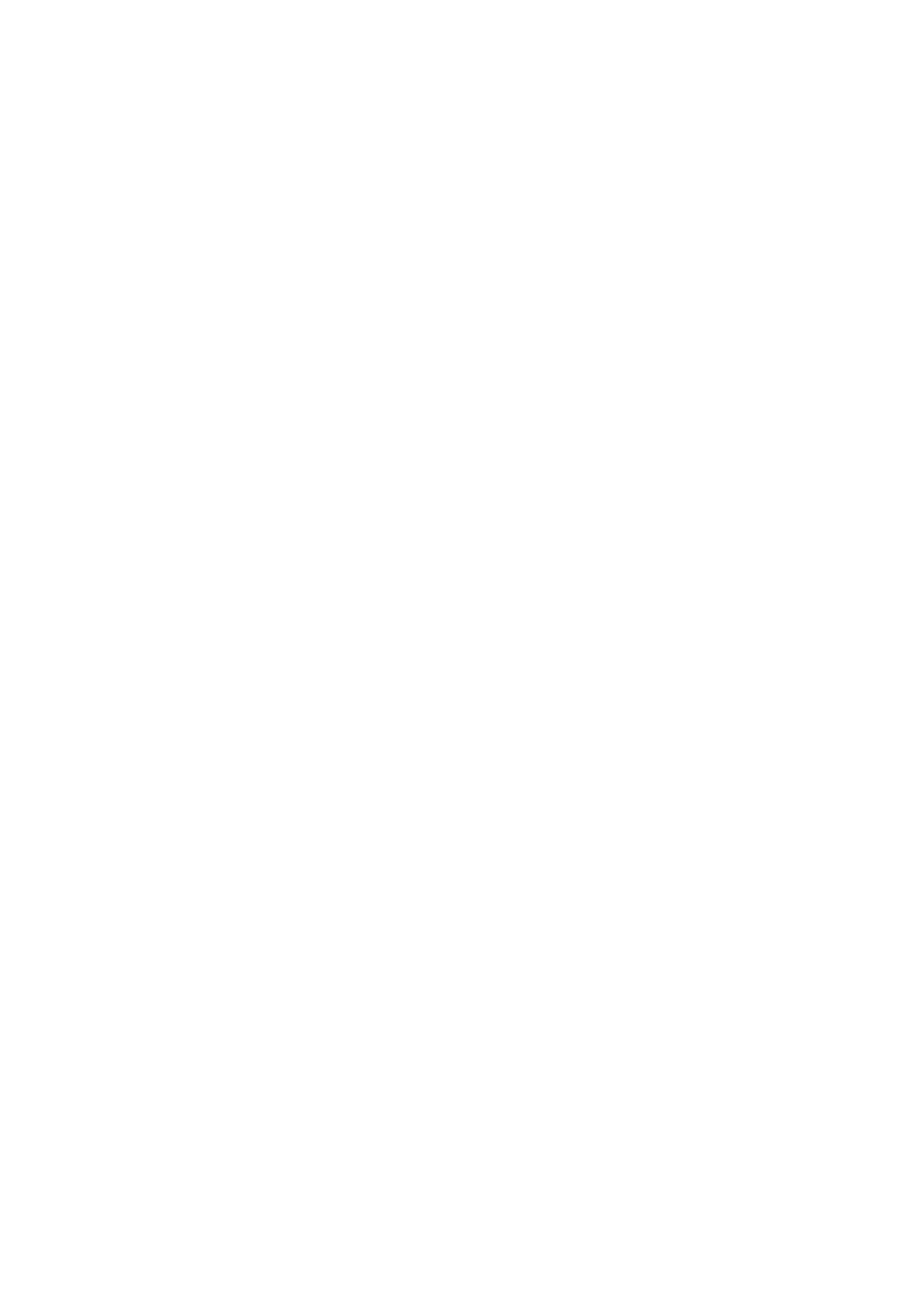**Appendix I** 

**Resource consent held by CD Boyd Quarry**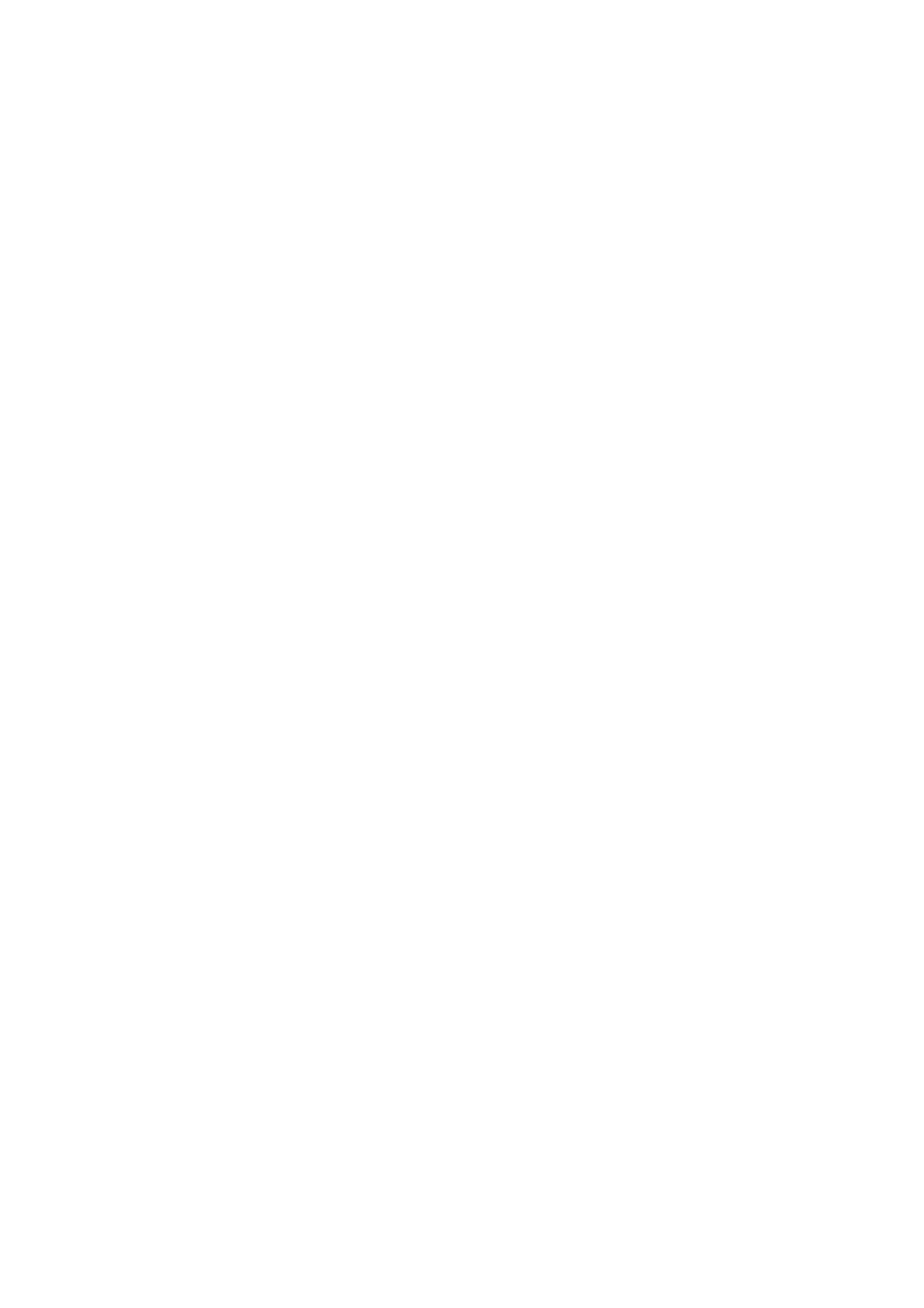

CHIFF EXECUTIVE PRIVATE BAG 713 47 CLOTEN ROAD **STRATFORD** NEW ZEALAND PHONE: 06-765 7127 FAX: 06-765 5097 www.trc.govt.nz

Please quote our file number on all correspondence

Name of **Consent Holder:** 

C D Boyd P O Box 44 **INGLEWOOD** 

**Consent Granted** Date:

8 June 2005

### **Conditions of Consent**

**Discharge Permit** 

**Pursuant to the Resource Management Act 1991** 

a resource consent is hereby granted by the

**Taranaki Regional Council** 

**Consent Granted:** 

To discharge treated stormwater and treated washwater from a quarry site onto and into land and into an unnamed tribuary of the Mangamawhete Stream a tributary of the Manganui River in the Waitara catchment at or about GR: Q20:114-142

**Expiry Date:** 

1 June 2021

Review Date(s): June 2007, June 2009, June 2015

Site Location:

Legal Description: Secs 9 & 10 Blk XII Egmont SD

Norfolk Road, Inglewood

Catchment:

Waitara

Tributary:

Manganui Mangamawhete

For General, Standard and Special conditions pertaining to this consent please see reverse side of this document

www.trc.govt.nz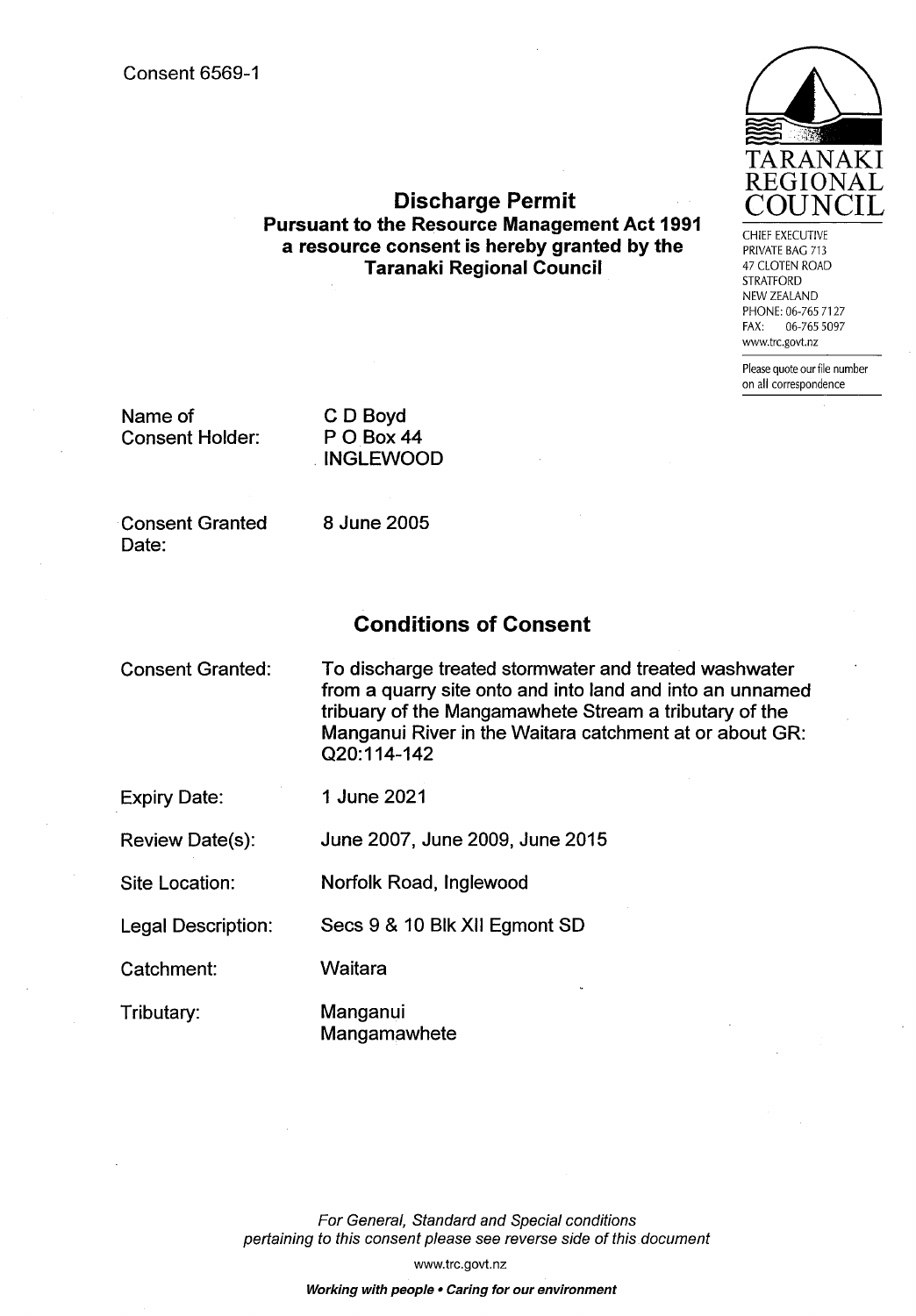#### **General conditions**

- On receipt of a requirement from the Chief Executive, Taranaki Regional Council the  $a)$ consent holder shall, within the time specified in the requirement, supply the information required relating to the exercise of this consent.
- b) Unless it is otherwise specified in the conditions of this consent, compliance with any monitoring requirement imposed by this consent must be at the consent holder's own expense.
- The consent holder shall pay to the Council all required administrative charges fixed c) by the Council pursuant to section 36 in relation to:
	- $i)$ the administration, monitoring and supervision of this consent; and
	- $ii)$ charges authorised by regulations.

#### **Special conditions**

- The consent holder shall at all times adopt the best practicable option, as defined in 1. section 2 of the Resource Management Act 1991, to prevent or minimise any adverse effects on the environment from the exercise of this resource consent.
- $2.$ The exercise of this consent shall be undertaken generally in accordance with the documentation submitted in support of application 3575 and to ensure that the conditions of this consent are met at all times. In the case of any contradiction between the documentation submitted in support of application 3575 and the conditions of this consent, the conditions of this consent shall prevail.
- 3. There shall be no direct discharge of untreated stormwater or washwater from the quarry into the unnamed tributary of the Mangamawhete Stream, as a result of the exercise of this consent.
- $4.$ The active quarry site shall be contoured/bunded so that all water generated in this area is directed to the silt control structures for treatment prior to discharge, and the flow of uncontaminated stormwater into this area is prevented.
- The consent holder shall undertake measures during excavation to control erosion of 5. exposed areas within the quarry site and to minimise the amounts of sediment contained in the stormwater discharge licensed by this consent.
- 6. The consent holder shall operate and progressively reinstate the quarry site in a manner which ensures that the area of exposed, unvegetated earth within the quarry's stormwater catchment is kept to a minimum at all times. Only rock and soil derived from the quarry site shall be used for reinstatement.
- 7. On reinstatement of the area described as quarry Block A the consent holder shall fence off of a riparian buffer zone of at least 15 metres wide on the Mangamawhete Stream in the section shown as proposed fencing on Conservation Plan CP195.
- 8. Stock shall be excluded from accessing the active area of quarry Blocks A, B and C at all times.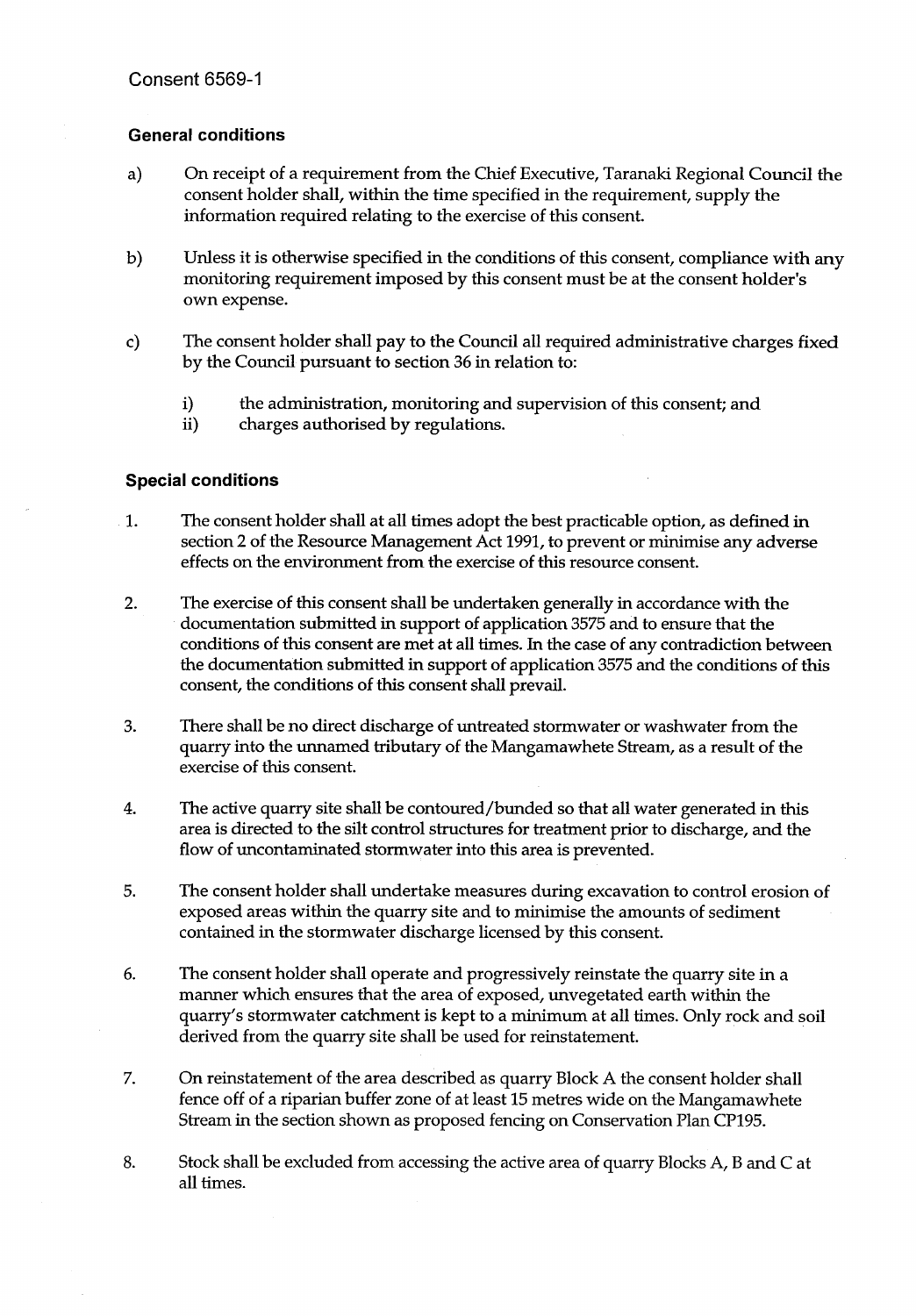- 9. The maximum disturbed stormwater catchment area shall be no more than two hectares at any one time.
- 10. The consent holder shall maintain a minimum riparian management zone of 13 metres wide in all areas covered under CP195.
- The consent holder shall properly and efficiently maintain and operate the silt control  $11.$ structures in such a manner that any discharge which may occur shall not breach the conditions of this consent. The silt control structures shall be operated, as far as practicable, so as to maximise the treatment of the stormwater and washwater, and to  $\widetilde{g}^{\prime}$ minimise the duration and frequency of the discharge.
- 12. The following concentrations shall not be exceeded in the discharge:

| <b>Component</b>                   | Concentration      |
|------------------------------------|--------------------|
| pH (range)                         | 6-9                |
| total recoverable hydrocarbons     |                    |
| [infrared spectroscopic technique] | $15 \text{ gm}^3$  |
| Suspended solids                   | $100 \text{ gm}^3$ |

This condition shall apply prior to the entry of the wastewater into the receiving  $\lambda_{\rm L}$ waters of the Mangamawhete Stream, at a designated sampling point approved by the  $\frac{\partial \mathcal{L}}{\partial \mathcal{L}}$ Chief Executive, Taranaki Regional Council.

13.

After allowing for reasonable mixing within a mixing zone extending 25 metres downstream of the confluence between the unnamed tributary and the Mangamawhete Stream, the discharge shall not give rise to any of the following effects in the receiving waters of the Mangamawhete Stream:

- a) the production of any conspicuous oil or grease films, scums or foams, or floatable or suspended material;
- b) any conspicuous change in the colour or visual clarity;
- any emission of objectionable odour; c).
- d) the rendering of fresh water unsuitable for consumption by farm animals;

e) any significant adverse effects on aquatic life.

- 14. After allowing for reasonable mixing, within a mixing zone extending 25 metres downstream of the confluence of the unnamed tributary and Mangamawhete Stream, the discharge shall not give rise to an increase in the turbidity of Mangamawhete Stream of more than 50 %, as determined using NTU [nephelometric turbidity units].
- Prior to the exercise of this consent, the consent holder shall provide a site plan, 15. stormwater management plan, and contingency plan to the Taranaki Regional Council. These plans are to outline the measures and procedures to be undertaken to prevent the spillage or accidental discharge of contaminants into the stormwater catchment, and measures to avoid, remedy or mitigate environmental effects from the exercise of this consent.